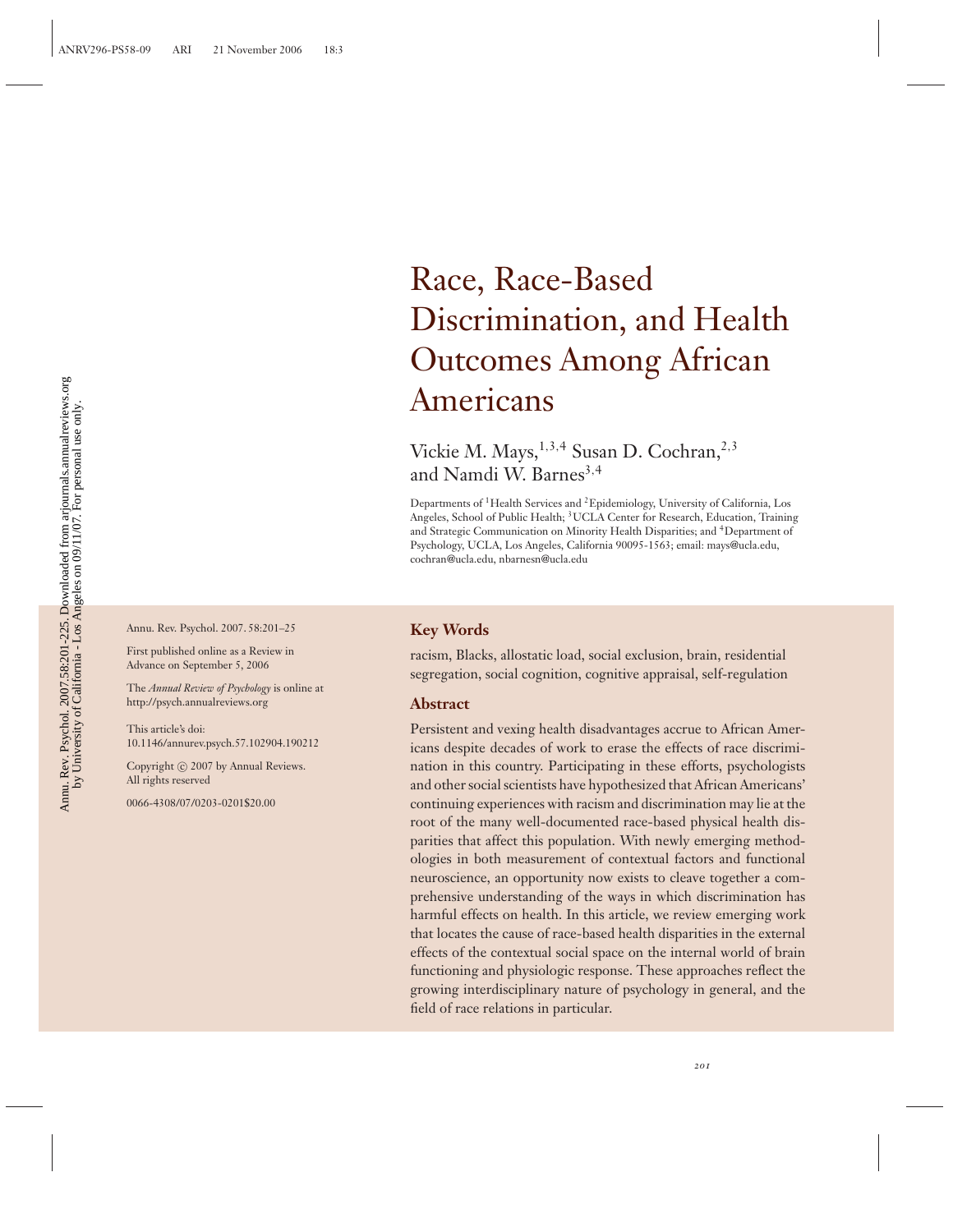#### **Contents**

| RACE, RACE-BASED                    |     |
|-------------------------------------|-----|
| DISCRIMINATION, AND                 |     |
| <b>HEALTH OUTCOMES</b>              |     |
| <b>AMONG AFRICAN</b>                |     |
| AMERICANS                           | 202 |
| HEALTH DISPARITIES-THE              |     |
| <b>BLACK/WHITE DIVIDE</b>           | 202 |
| <b>DISCRIMINATION AND</b>           |     |
| <b>HEALTH</b>                       | 203 |
| NEW APPROACHES TO OLD               |     |
|                                     |     |
| Social Place, Unhealthy             |     |
| Environments, Racial                |     |
| Stratification, and Health          |     |
|                                     |     |
| Intergenerational and               |     |
| Developmental Perspectives  207     |     |
| Allostatic Load: A Physiological    |     |
| Approach to Understanding the       |     |
| <b>Effects of Race-Based</b>        |     |
| Discrimination  209                 |     |
| <b>EXAMINING REAL-TIME</b>          |     |
| RACE-BASED PROCESSES OF             |     |
| <b>DISCRIMINATION IN THE</b>        |     |
|                                     |     |
| The Amygdala and Race               |     |
|                                     |     |
| The Anterior Cingulate Cortex and   |     |
| Race                                | 211 |
| Self-Regulation, Social Acceptance, |     |
| and Cognitive Appraisal in          |     |
| Race-Based Discrimination  213      |     |
| NEXT STEPS IN A RESEARCH,           |     |
| <b>INTERVENTION, AND</b>            |     |
| PREVENTION AGENDA                   | 214 |

#### **RACE, RACE-BASED DISCRIMINATION, AND HEALTH OUTCOMES AMONG AFRICAN AMERICANS**

The ways in which race, racial prejudice, and race discrimination shape the human experience have long been of interest in psychology

and the other social sciences. The purpose of this review is threefold. First, we briefly examine the disconcerting evidence for increasing Black/White disparities in health despite the radical changes over the past 50 years in race-based civil rights in the United States (Walker et al. 2004). Next, we explore the notion that African Americans' continuing experiences with racism, discrimination, and possibly social exclusion may account for some proportion of these health disparities (Clark & Adams 2004; Everson-Rose & Lewis 2005; Guyll et al. 2001; Harrell et al. 2003; Massey 2004; Walker et al. 2004; Williams et al. 1997, 2003). Finally, we focus on three emerging perspectives that locate health disparities in the external influences of social space and the internal effects of body and brain functioning. These latter approaches reflect the growing interdisciplinary nature of research models that attempt to explain the continuing legacy of physical health disparities that harmfully affect African Americans. Our aim is to raise several important questions about the ways in which psychology can engage in a plan of research to address health disparities from race-based discrimination and also take a leadership role in informing the development of social policies that will help American society to accelerate its pace of changing negative race-based attitudes and associated social policies.

#### **HEALTH DISPARITIES—THE BLACK/WHITE DIVIDE**

In 1985, with the release of the Heckler report, America was put on notice that the health status of African Americans was significantly worse than that of their White counterparts (Heckler 1985). Unfortunately, since then, racial disparities in health have worsened in many ways. In 1990, for example, McCord and Freeman shocked the world by reporting that a Black male in Harlem had less of a chance of reaching the age of 65 than did the average male resident of Bangladesh—one of the poorest countries in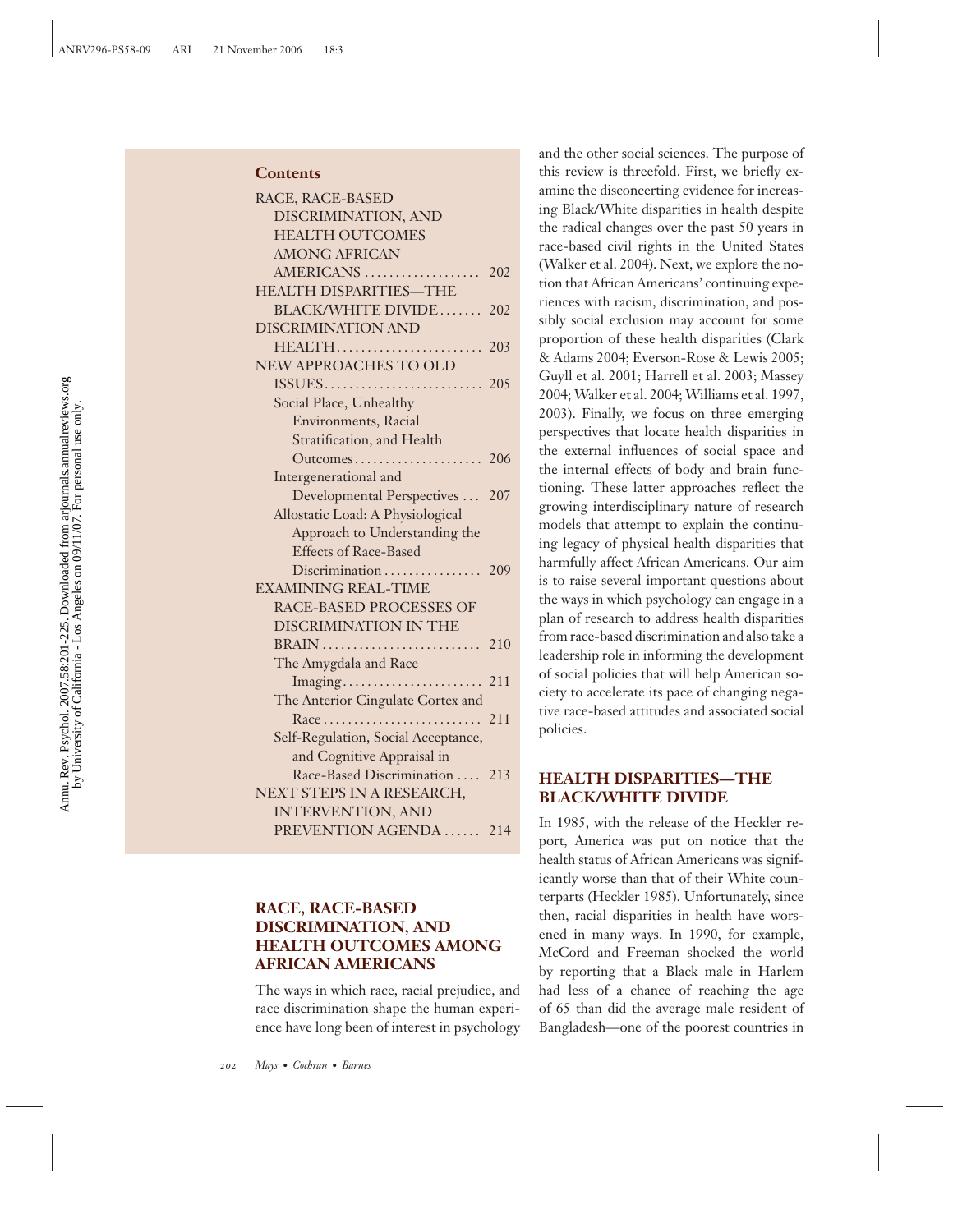the world. At the time of McCord & Freeman's study, African American men fell behind men from Bangladesh in survival rates starting at age 40 (McCord & Freeman 1990, Sen 1993). In the United States, life expectancy for African American males experienced an unprecedented drop every year from 1984 to1989, while all other combinations of Black/White male/female comparisons either remained the same or increased (NVSS 2004).

Today, African Americans still bear a disproportionate burden in disease morbidity, mortality, disability, and injury (MMWR 2005, Williams 1995). This continuing health disadvantage is seen particularly in the ageadjusted mortality rates: African Americans remain significantly and consistently more at risk for early death than do similar White Americans (Geronimus et al. 1996, Kochanek et al. 2004, Levine et al. 2001, MMWR 2005, Smith et al. 1998, Williams & Jackson 2005). Indeed, the overall death rate of African Americans in the United States today is equivalent to that of Whites in America 30 years ago (Levine et al. 2001, Williams & Jackson 2005).

These premature deaths arise from a broad spectrum of disorders. Diabetes, cardiovascular heart disease, hypertension, and obesity disproportionately affect African Americans (Davis et al. 2003; Krieger 1990; Mensah et al. 2005; USDHHS 1990, 2000, 2005). For example, in deaths due to heart disease, the rate per 100,000 persons for African Americans (321.3) is higher than for any other racial/ethnic group, including Asian/Pacific Islanders (137.4), American Indian/Alaska Natives (178.9), Hispanics (188.4), and Whites (245.6) (NCCDPHP 2004). This same pattern for African Americans in comparison with Asian/Pacific Islanders, American Indians/Alaska Natives, Hispanics, and Whites is repeated in deaths due to diabetes (49.9 versus 16.9, 45.3, 36.3, and 22.1, respectively) and strokes (80.0 versus 51.2, 46.1, 44.0, and 55.9, respectively). Even prevalence of hypertension per 100,000 is far greater among African Americans (34.2)

than among the other major racial/ethnic groups (16.2, 25.8, 18.9, 25.8, respectively) (NCCDPHP 2004).

Furthermore, these health disadvantages occur in the context of increasing disparities in rates of disease. For example, Williams & Jackson (2005) examined Black/White health disparities using data from the National Center for Health Statistics for the years 1950 to 2000, and found that although rates of heart disease were similar for Blacks and Whites in 1950, by the year 2000, African Americans had a rate of heart disease 30% higher than that of Whites. Similarly, in 1950, African Americans had a lower cancer rate than Whites, but by the year 2000, their rate was 30% higher.

Poverty alone cannot fully explain these differences; even when socioeconomic status (SES) is controlled for, there is still an excess of 38,000 deaths per year or 1.1 million years of life lost among African Americans in the United States (Franks et al. 2005). Simple differences in skin color that might be the basis for the occurrence of discrimination also appear to be an inadequate explanation. For example, in the recent National Survey of American Life ( Jackson et al. 2004), comparisons of 6000 Americans who reported being either Black of Caribbean ancestry, African American, or White revealed that of the three groups, African Americans evidenced the worst self-reported physical health status, including higher rates of hypertension, diabetes, and stroke).

#### **DISCRIMINATION AND HEALTH**

The continuing legacy of poor health in African Americans, despite the overall improved conditions of their lives, is one compelling reason to take a closer look at the role discrimination may play. The health disparities that affect African Americans in this country arise from many sources, including cultural differences in lifestyle patterns, inherited health risks, and social inequalities that are reflected in discrepancies in access to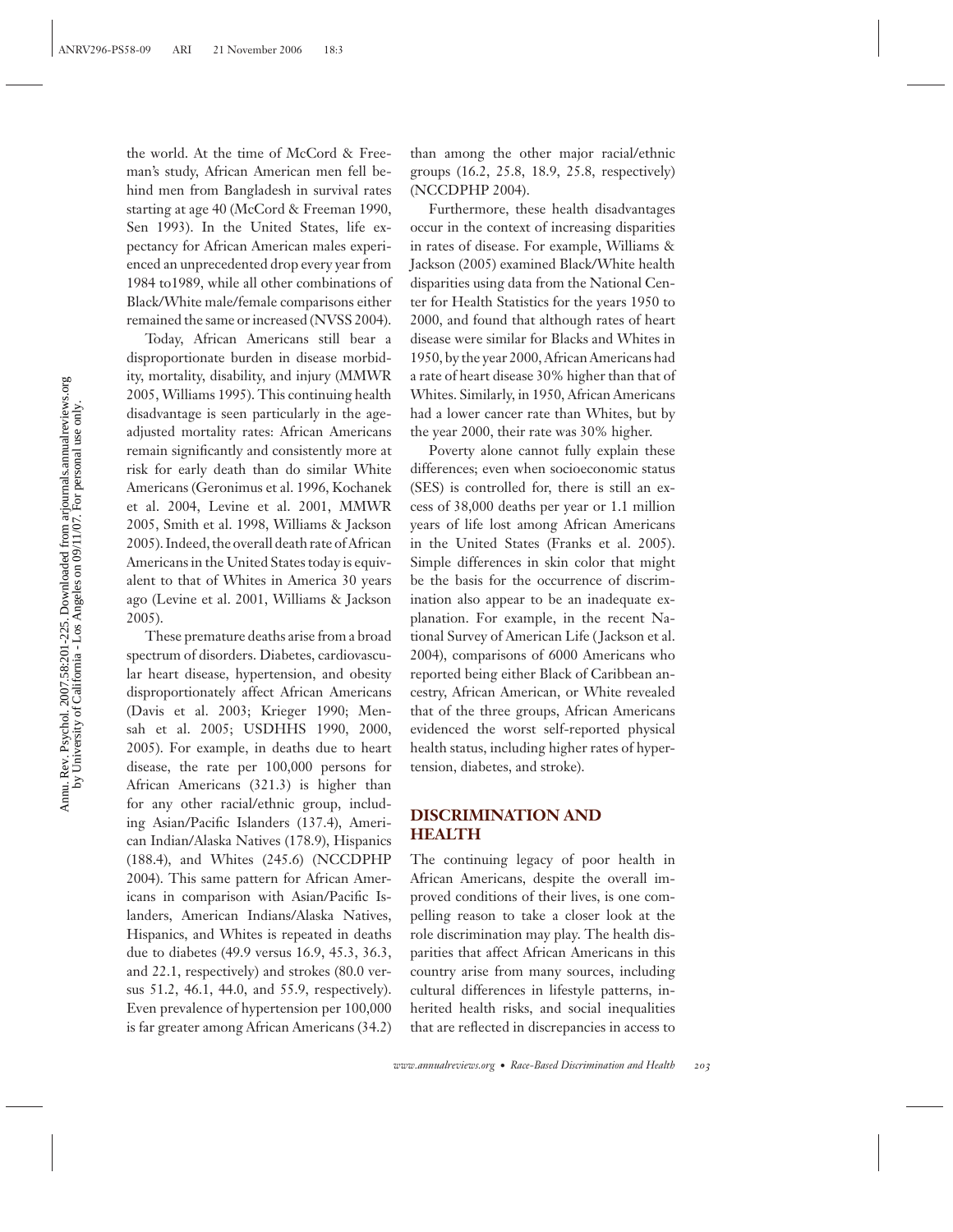health care, variations in health providers' behaviors, differences in socioeconomic position (Fiscella & Williams 2004; Krieger 1991, 1999; Krieger & Moss 1996; Krieger et al. 1997; Subramanian et al. 2005), and residential segregation (Massey 2004, Schulz et al. 2000). The extent to which these health disparities are also shaped by the pernicious effects of race-based discrimination is of growing interest (Clark 2003, Clark et al. 1999, Cochran & Mays 1994, Everson-Rose & Lewis 2005, Geronimus et al. 1996, Guyll et al. 2001, Harrell et al. 2003, Hertzman 2000, Krieger & Sidney 1996, Massey 2004, Mays 1995, Mays & Cochran 1998, Mays et al. 1996, McEwen 2000, Mechanic 2005, Morenoff & Lynch 2004, Walker et al. 2004, Williams et al. 2003).

From the perspective of discrimination models, the causal mechanism linking racial/ethnic minority status and health disadvantage is thought to lie in the harmful effects of chronic experiences with race-based discrimination, both actual and perceived. These experiences are thought to set into motion a process of physiological responses (e.g., elevated blood pressure and heart rate, production of biochemical reactions, hypervigilance) that eventually result in disease and mortality.

In attempting to elucidate the negative health outcome mechanisms of race-based discrimination, the effects of both overt and anticipated or perceived experiences of racebased discrimination have been examined. Studies of overt or manifest discrimination typically measure events occurring at the individual level by asking respondents if they have been "treated badly or unfairly," "differently," or are somehow "disadvantaged" relative to others based on their racial or ethnic background (Krieger et al. 2005). The foundation of this work came from the earlier stress research paradigm, where individual differences in vulnerability to stress were seen as key to the development of mental health morbidity (Kessler et al. 1999). Factors that were thought to predispose individuals to negative mental health outcomes include unfair treatment and social disadvantage as well as other social stressors, such as inadequate levels of social support, neuroticism, the occurrence of life events, and chronic role strain (Adler et al. 1994, Brown & Harris 1989, Henderson et al. 1981, Kanner et al. 1991, Lazarus 1993, Pearlin et al. 1981, Thoits 1983). Later studies examining the possible consequences of perceived discrimination began to document that simply the anticipation of being treated badly or unfairly had as powerful an impact on individuals as objectively measured experiences (Kessler et al. 1999). Both of these developments helped move the field toward hypothesizing that chronic experiences with perceived discrimination can have wide-ranging effects on individuals.

Several studies have now documented health effects of discrimination. In one study, experiences of perceived race-based discrimination were positively associated with raised blood pressure and poorer self-rated health (Krieger & Sidney 1996). Perceived racebased discrimination was also found to be the best predictor of smoking among African American adults in two studies (Landrine & Klonoff 2000). Moreover, smokers, as compared with nonsmokers, reported finding the experience of discrimination as subjectively more stressful. In fact, this appraisal of discrimination as stressful was a better predictor of smoking than was the measured status variables of education, gender, income, and age. Landrine & Klonoff (2000) have suggested that perceived race discrimination and the appraisal process may be key factors in explaining the Black-White differential in smoking prevalence, where smoking possibly acts as a means of coping with stress. The issue gains even greater relevance when one considers that the Black-White differential exists not only in smoking prevalence, but also in smoking-related morbidity, mortality (MMWR 1996, Rivo et al. 1989), and death from respiratory cancers (CDC 1994, USDHHS 1998). Similar findings in research on alcohol consumption among African Americans indicate that internalized racism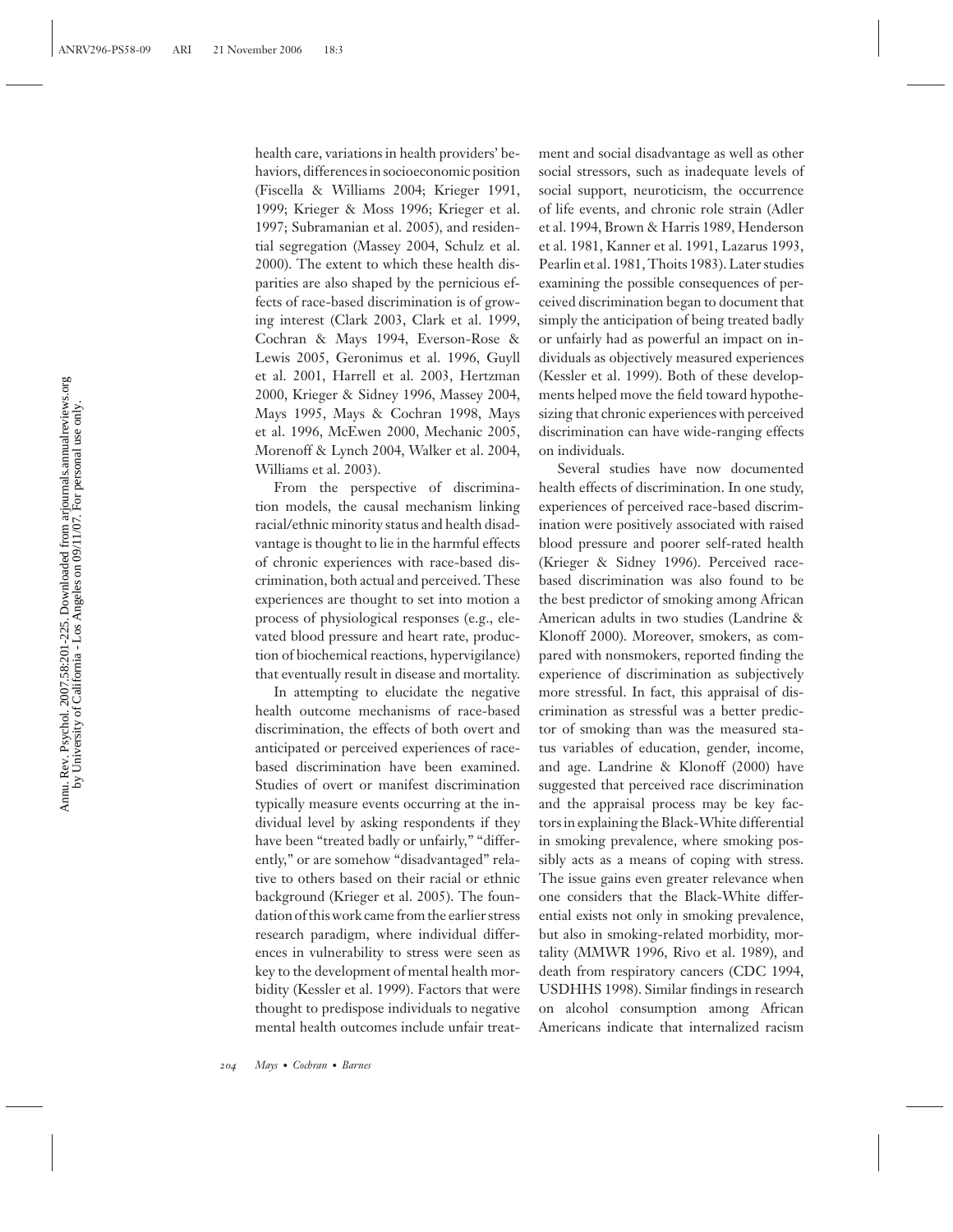(i.e., a belief that African Americans are inferior) is positively associated with alcohol use as well as psychological distress (Taylor & Williams 2003).

In the 1990s, the perspective in this field shifted somewhat to emphasize the importance of chronicity of discrimination exposure in negative mental health outcomes (Kessler et al. 1999). At the same time, interest in the effects of discrimination on health outcomes strengthened as the federal government released the Healthy People 2000 and Healthy People 2010 objectives, the yearly National Health Care Disparities Report (USDHHS 2005), and reports from the Institute of Medicine on Unequal Burden (Haynes & Smedley1999) and Unequal Treatment (Smedley et al. 2003). Experts in health, social cognition, epidemiology, biology, neuroscience, and clinical psychology began to use new methodologies to study prejudice, discrimination, and racism (Everson-Rose & Lewis 2005; Karlamangala et al. 2005; Krieger 1990; Krieger & Sidney 1996; McEwen 1998, 2005; Morenoff & Lynch 2004). These studies focused on the perspective of the person being targeted (Eberhardt 2005, Everson-Rose & Lewis 2005, Golby et al. 2001, Harrell et al. 2003, Mays & Cochran 1998, Meyer 2003) as well as on the characteristics of persons who target others (Eberhardt et al. 2003, 2004; Phelps et al. 2000, 2003).

The result has been a great melding of disciplines, tools, and perspectives to identify the important components of the pathways linking race-based discrimination and negative health outcomes. For example, human brain imaging is now used to observe cognitive processing of experiences of social exclusion (Eisenberger & Lieberman 2004). Biological measures of race-based stress (allostatic load) reveal intricate relationships among the brain, immune system, autonomic nervous system, and the hypothalamicpituitary-adrenal (HPA) axis (McEwen & Seeman 1999), as well as the ways in which unhealthy environmental stimuli can "get under the skin" of individuals to cause negative

health outcomes (Massey 1985, Taylor et al. 1997). Political scientists interested in racial inequalities of criminal behavior and in a number of other areas are looking at the interaction between environmental exposures and brain chemistry (Masters 2001).

#### **NEW APPROACHES TO OLD ISSUES**

Across the disparate fields of psychology, sociology, and neuroscience, work is converging on "candidate" variables (e.g., social processes, functional neuroscience, contextual effects) that might be essential to understanding underlying processes associated with racial discrimination and negative health outcomes in African Americans. The challenge, at this point, is to cleave together the literatures examining the upstream side of discrimination and health with its focus on behavioral, social, and psychological factors to those studying the downstream biological pathways and molecular events that are proximal causes of the high rates of disease and disability (Kaplan 1999, Schillinger et al. 2005). In the past decade, particularly, the number of models proposed to account for the relationship between race-based experiences and poor physical and mental health have exploded (Clark 2003, Clark et al. 1999, Everson-Rose & Lewis 2005, Hertzman 2000, House 2002, House & Williams 2000, Kuh & Ben-Sholmo 1997, Massey 2004, McEwen 2000, Morenoff & Lynch 2004, Smedley et al. 2003). Several of the race-discrimination-health pathway models posit connections among environmental stimuli including conditions of violence, poor education, and negative social connectedness or early childhood exposure to these conditions, and resulting changes in brain functioning and bodily psychophysiological responses (Clark 2003, Clark et al. 1999, Everson-Rose & Lewis 2005, Hertzman 2000, House 2002, House & Williams 2000, Kuh & Ben-Sholmo 1997, Massey 2004, McEwen 2000, Morenoff & Lynch 2004, Smedley et al. 2003). Across these many models, three elements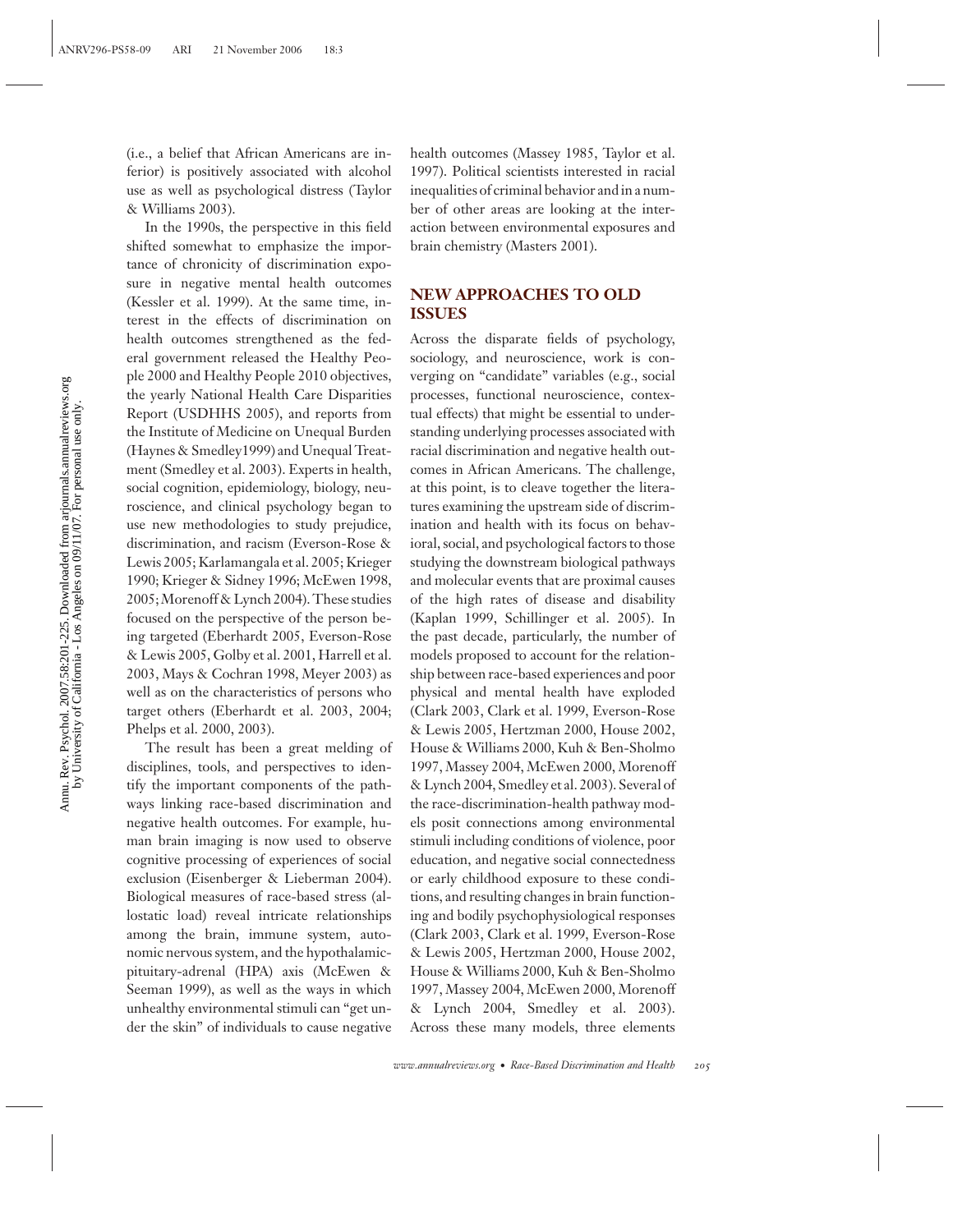consistently emerge: (*a*) an emphasis on the importance of unhealthy social spaces in which racial stratification (particularly in the form of residential segregation) serves as a structural lattice for maintaining discrimination; (*b*) intergenerational and life-span effects of race discrimination that result in pernicious effects on health despite increasingly better opportunities and better environments; and (*c*) chronicity and magnitude of race-based discrimination (e.g., major life events, everyday hassles, and reduced opportunities) as an allostatic load factor in negative health outcomes. We discuss below three emerging areas where contributions to elucidating the candidate variables in the racediscrimination-health pathway arise in the context of new methodologies.

#### **Social Place, Unhealthy Environments, Racial Stratification, and Health Outcomes**

In recent years, the concept of place, particularly social place (e.g., geographic location, local context, neighborhood), has emerged as an important construct in understanding the contributions of discrimination in fostering ill health and health risks (Diez Roux 2002, Ellen et al. 2001, Morenoff & Lynch 2004). Traditionally, research on the health of African Americans focused on individual-level risk factors, with ownership for change residing in individual-level strategies. But the newer work argues for casting a broader net that will capture more complex and multilevel factors in the environment. These are hypothesized to play a significant role in the health status and health outcomes of individuals (Acevedo-Garcia et al. 2003; Diez Roux 2001, 2002, 2003; Diez Roux et al. 1997; Krieger 1999; O'Campo et al. 1997; Pickett & Pearl 2001; Williams & Harris-Reid 1999). For example, a number of sociologists and epidemiologists have made the case that neighborhood is a critical variable in mediating access to economic opportunities, social connections, and

social capital (Diez Roux 2003, Massey 2000, O'Campo et al. 1997, Oliver & Shapiro 1995, Wilson 1987), all of which are components that mediate health status. Integrating neighborhood level effects into models of individual risk represents an intriguing new methodology for psychologists.

When neighborhoods work well, they are a place where individuals derive many social benefits. However, when neighborhoods are characterized by persistently low SES and residential segregation, often linked to ethnic/racial minority population concentrations (Acevedo-Garcia 2000, 2001; Lester 2000; O'Campo et al. 1997; Peterson & Krivo 1999), then African Americans living in those neighborhoods have higher rates of morbidity and mortality. Residential segregation that creates concentrated neighborhoods where residents are predominantly poor, racial/ethnic minority, or of immigrant status are social spaces with concentrated social problems. This increases the chances that residents, whatever their individual backgrounds, will experience greater exposure to stressful environments while also having fewer resources with which to cope with these exposures (Boardman 2004; Roberts 1997, 1999; Macintyre et al. 2002).

Roberts (1997, 1999) presents three different pathways by which poor and often racial/ethnic minority–inhabited neighborhoods can have an effect on individual health. First, poorer communities are less likely to have adequate health and social services, creating a problem of access and timely use. Also, the physical environments are more likely to expose the residents to health hazards (e.g., air pollution, lead, dust, dirt, smog, and other hazardous conditions). Finally, the concentration of poverty and its related characteristics (e.g., exposure to drugs, crime, gangs, and violence; unemployment, stress, and anxiety; substandard housing and schools; and lack of green space or fresh fruits and vegetables) often creates social environments that lessen social connectedness and provide fewer social benefits for residents.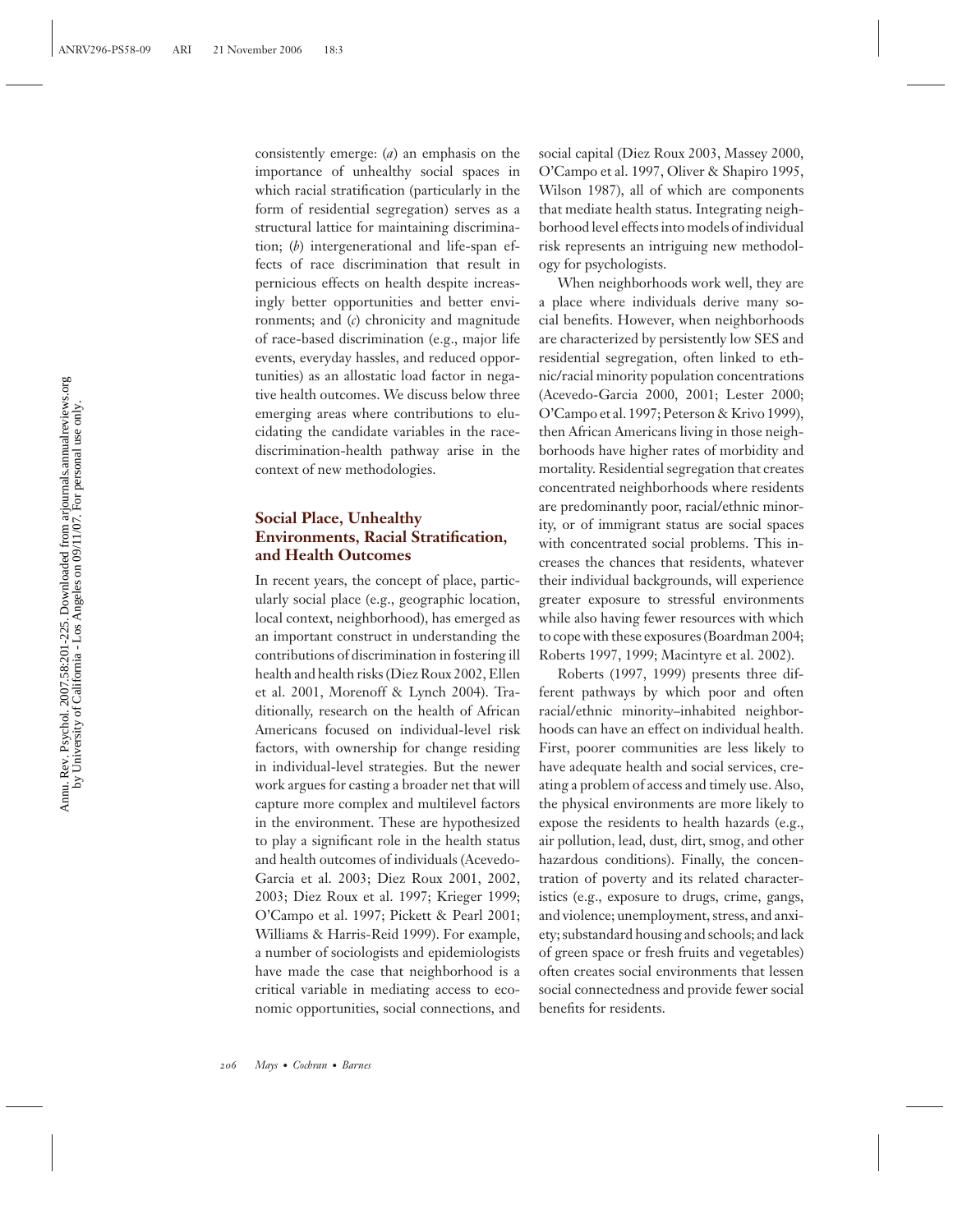

**Figure 1**

Massey's (2004) biosocial model of racial stratification. Reprinted from Massey 2004.

Although the perspective that some neighborhoods are less fostering of health than others is not new, researchers who are linking this idea to biological responses that might arise from chronic neighborhood stressors are gaining new insights. In **Figure 1**, we depict sociologist Douglas Massey's (2004) model of the upstream/downstream process of risk for specific disease states for African Americans. The pathway begins with two correlated factors: residential segregation and social economic inequality. These factors work to concentrate social stressors, which in turn set into motion high allostatic loads that are associated with increased risk for coronary heart disease, chronic inflammation, and cognitive impairment. In racially segregated, poor neighborhoods, both chronic and acute daily stressors (e.g., violence, unemployment, personal safety concerns) repeatedly invoke a biological challenge similar to the flight/fight response. According to Massey, an African American living in this unhealthy environment responds at a biological level with persistently elevated levels of cortisol and other glucocorticoid hormones. The effect of the chronic stress response is a premature wearing down of the body and a greater tendency to develop specific disease processes.

One of the issues in current work in the area is identifying the core elements in an unhealthy environment that activate a sense of danger or, conversely, protect against harmful effects of chronic neighborhood stressors. Some of the pertinent work has examined the consequences of negative social interactions and has discovered positive associations between perceptions of being treated badly, lacking social support, and an absence of emotional warmth and closeness and patterns of physiological arousal associated with cardiovascular, sympathetic nervous system reactivity (Repetti et al. 2002; Seeman et al. 1993, 1995; Ursa et al. 2003). For example, Kiecolt-Glaser and colleagues found that 30 minutes of conflict between a married couple was associated with changes in norepinephrine, cortisol, and adrenocorticotropic (ACTH) levels, with both husbands and wives showing decreased immunologic responsiveness during the conflictual communication (Kiecolt-Glaser et al. 1997, Robles & Kiecolt-Glaser 2003).

#### **Intergenerational and Developmental Perspectives**

Researchers are also making a strong empirical case for the importance of positive emotions and positive relationships as critical ingredients in healthy children and healthy adults. Seeman and her colleagues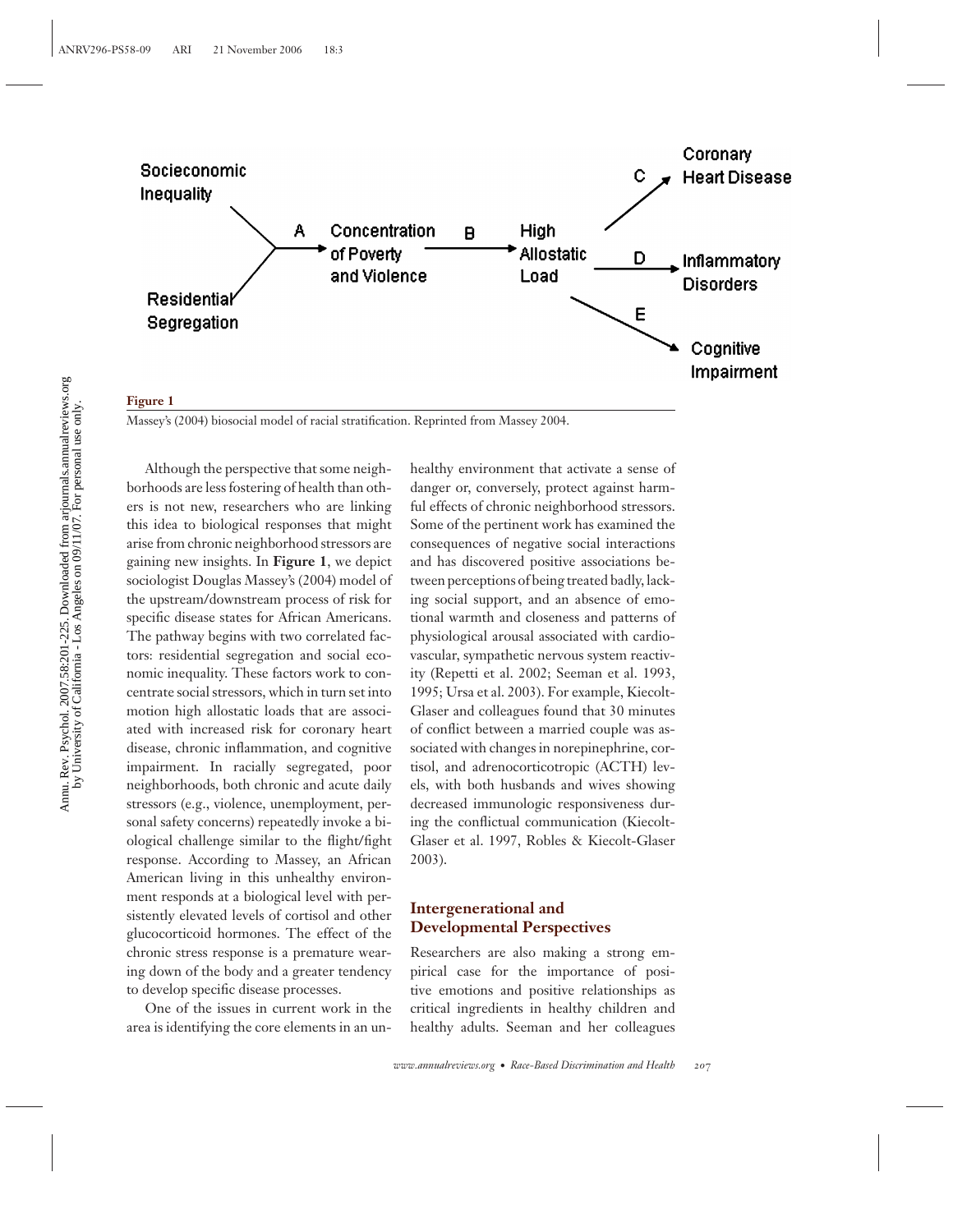Annu. Rev. Psychol. 2007.58:201-225. Downloaded from arjournals.annualreviews.org<br>by University of California - Los Angeles on 09/11/07. For personal use only. Annu. Rev. Psychol. 2007.58:201-225. Downloaded from arjournals.annualreviews.org by University of California - Los Angeles on 09/11/07. For personal use only.

investigated the relationship between social environments and the activation of biological responses (Repetti et al. 2002, Seeman et al. 1993). Their findings show that when children are exposed to environments characterized by conflict and low levels of nurturance, they are more likely to present dysregulated cortisol activity and show greater cardiovascular and sympathetic nervous system reactivity in the face of stress-related challenges. Similarly, Taylor and colleagues, working with Seeman in reviewing the literature in this area, identified three characteristics of children and young adults' family social environments that contribute to negative mental and physical health in later adult years (Taylor et al. 1997). These are (*a*) social environments that are conflictual, angry, violent, or abusive; (*b*) parenting styles that are highly domineering or controlling; and (*c*) parent-child relationships that are unresponsive and lack the characteristics of warmth, social cohesiveness, and emotional support. Furthermore, a growing number of studies indicate that positive social interactions, positive expectations in the form of optimism, positive illusions, and hopeful outlooks are associated with physiological arousal patterns and biological responses (e.g., lower ambulatory blood pressures) to stress challenges that are consistent with long-term positive physical and mental health outcomes (Fredrickson 2000; Ryff & Singer 2000, 2001; Seeman & McEwen 1996; Taylor & Brown 1994; Taylor et al. 1997).

Identification of candidate psychosocial variables that strongly influence health disparities in this country offers the possibility of developing more highly tailored and efficacious interventions, particularly if these interventions began in childhood. In the United States, one in five children grow up in neighborhoods characterized as poor, and for racial/ethnic minorities, particularly African Americans, the rates are even higher (Mather & Rivers 2006). Children who grow up in these poor neighborhoods are at higher risk than their counterparts in more affluent

neighborhoods for a number of health challenges, including teen pregnancy, substance abuse, obesity, smoking, limited exercise, and poor dietary habits, as well as early departure from formal education activities, all of which are risk factors for premature mortality, morbidity, or disability (Mather & River 2006, Messer et al. 2005). Unfortunately, there is also strong evidence that individuals who live in poor neighborhoods as children are more likely to end up as adults living in poor neighborhoods with extended families that also live in similar neighborhoods (Mather & River 2006). Concentrations of families within higher-risk neighborhoods increase individual burden, especially when there is a local catastrophe, as occurred during Hurricane Katrina.

Efforts such as those of Seeman, Repetti, Taylor, Ryff, and others move beyond descriptive epidemiology into the realm of elucidating possible social psychological processes that mediate connections between the conditions in poor neighborhoods and the experience of the individual. This work is important to identifying the ways in which social context influences health disparities in African Americans. Nevertheless, little of the literature cited above examined the specific experiences of African Americans. Some studies have shown a negative health impact of repeated experiences with race discrimination in African Americans, particularly when the response is one of a passive coping style (Krieger 1990, Krieger & Sidney 1996). These results suggest that repeated experiences with race-based discrimination are associated with higher resting systolic blood pressure levels (Armstead et al. 1989, Clark 1992, Clark et al. 1999, Harrell et al. 2003, James et al. 1984, McNeilly et al. 1996) and more frequent reports of being diagnosed with hypertension (Krieger 1990, Krieger & Sidney 1996). Drawing from a larger body of work in this area, one can hypothesize that living in neighborhoods characterized by concentrations of poverty and violence may have harmful effects on both the immune system and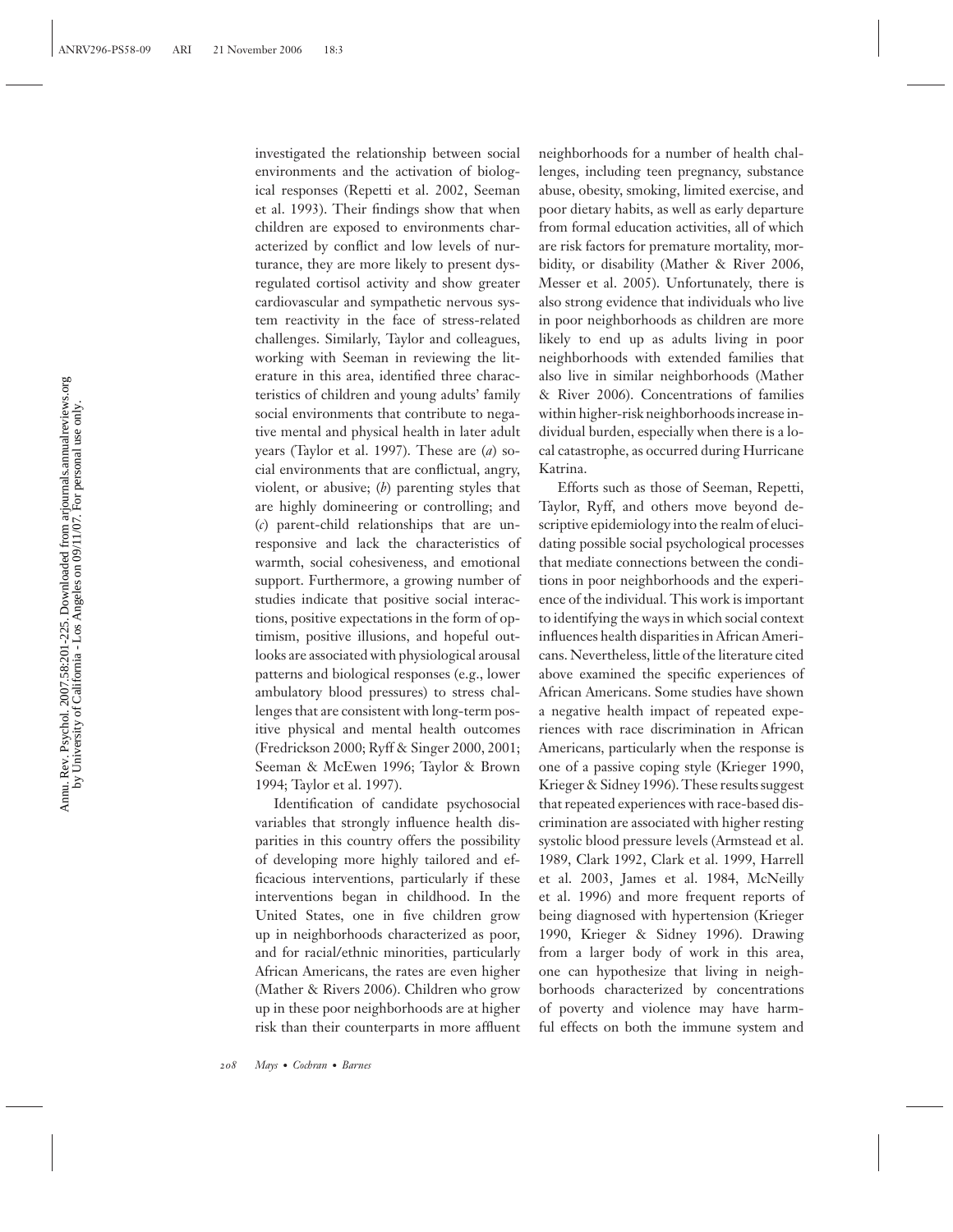neuroendocrine responses. But further study is needed to quantify the nature of these effects.

#### **Allostatic Load: A Physiological Approach to Understanding the Effects of Race-Based Discrimination**

Another model developed by neuroscientist Bruce McEwen to explain the effects of stress on the human body is allostatic load. This model can also be used to conceptualize the possible deleterious effects of race-based discrimination. In McEwen's model, the emphasis is on the interaction between cognitive processes and physiologic response (see **Figure 2**). In this model, race-based discrimination could be viewed as creating a chronic biological challenge to the human regulatory systems. According to this model, homeostasis is the internal processes of the body that regulate its response to challenges and demands. Allostasis, on the other hand, is the process of the body's response to those challenges (McEwen 1998, 2004, 2005; McEwen & Stellar 1993). The simplest example of the allostasis process is the flight/fight response that occurs when one experiences a challenge, demand, or perceived danger. This response operates through the engagement of the sympathetic nervous system, the HPA axis, and the immune system. McEwen argues that when chronic and/or excessive demands are placed on the body's regulatory systems, these systems over time will exhibit "wear and tear," losing their ability to efficiently and effectively respond to demands (McEwen 2004, 2005). One possible consequence is overt disease pathology. Invoking McEwen's model extends the scope of stressors (challenges) in Massey's model to include environmental stressors of work, home, social relationships, major life events, traumas, and abuses (McEwen 2000). McEwen's model could include racially discriminatory behavior in social interactions as stressors that send the body into allostasis (Brondolo et al. 2005, Mays & Cochran 1998, Mays et al. 1996).

Although increased physiological and psychological arousal during an acute stress response is temporarily and evolutionarily advantageous, continuous bouts of stress such as those daily hassles of race-based discrimination along with frequency of exposure to stressful life events (Jackson 2004, Kessler et al. 1999) could significantly alter physiological responses of African Americans (Benschop & Schedlowski 1999.) Indeed, McEwen finds that moderate challenges to the cardiovascular system actually mobilize energy through the activation of the sympathetic nervous system and enhance immune response. This can be seen in the positive role of exercise in maintaining health. However, when the stress challenge to the cardiovascular system is prolonged and excessive to the point of allostasis, immunity is suppressed, blood pressure increases, and, over time, atherosclerosis can develop (McEwen 2002), resulting in coronary vascular disease.

Although McEwen's model is not specific to African Americans, like Massey's model (2004), it identifies a number of downstream health effects that are expected to result from race-based discriminatory stress challenges that Massey has identified as more prevalent among African Americans. Together, these two models offer perspectives on the ways in which chronic experiences with racial discrimination might exert harmful effects on African Americans' health. Recent studies have shown, for example, that the experience of stressful racial discrimination places African Americans at an increased risk of developing hypertension (Din-Dzietham et al. 2004) and carotid plaque (Troxel et al. 2003), both of which are related to the development of atherosclerosis and other cardiovascular diseases

These models might also facilitate an understanding of one of the important health paradoxes among African Americans: African American women, regardless of socioeconomic status, consistently exhibit the highest rates of preterm birth, and their offspring have the lowest birth weights of any group of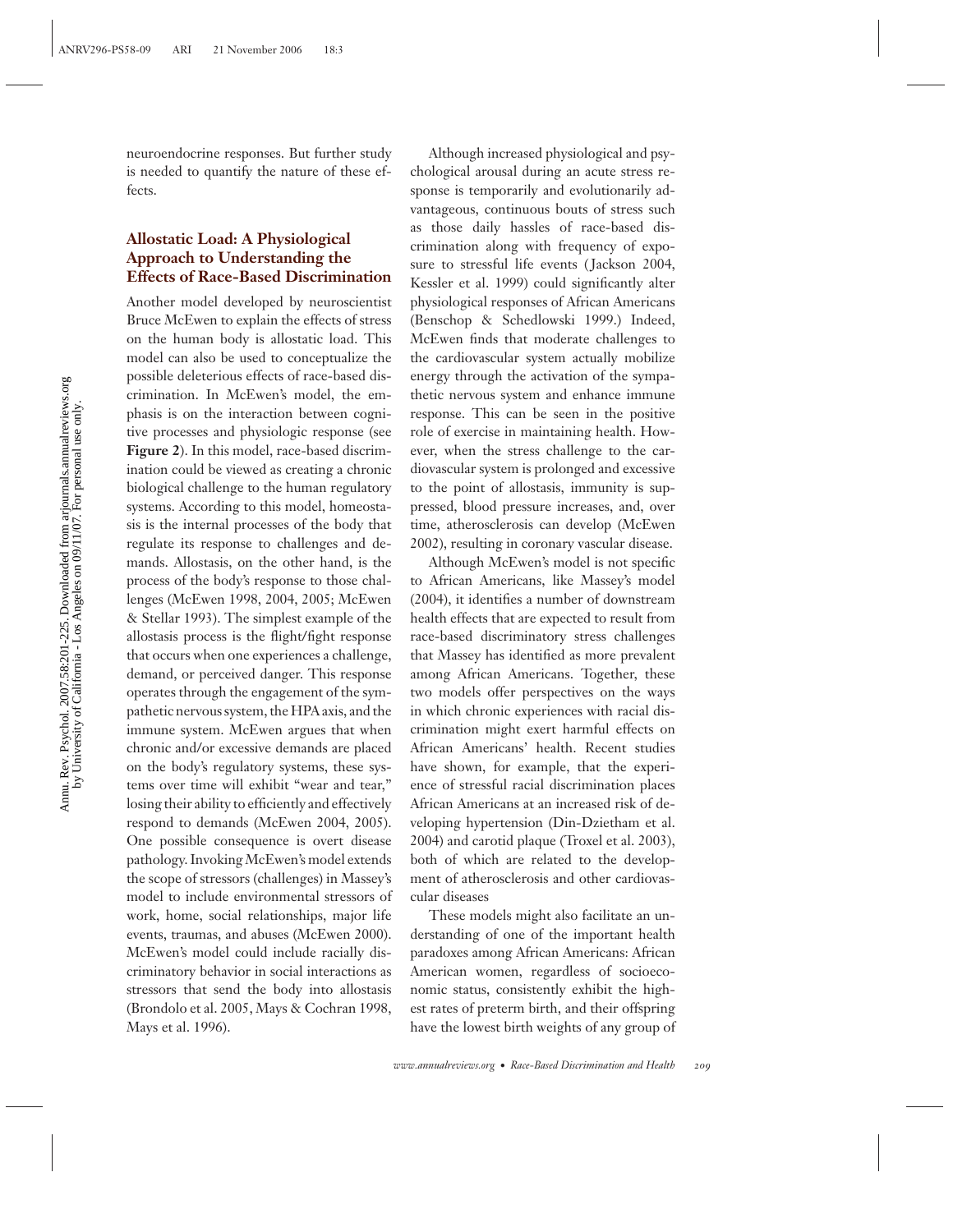American women (Dole et al. 2004; MMWR 1999, 2002). Furthermore, African American women as compared with White women have a threefold higher rate of very-lowbirth-weight babies, secondary to preterm births (Carmichael & Iyasu 1998). The extent to which experiences with discrimination underlie this health disparity is not fully known, but in one study, African American mothers who scored high on a measure of perceived racial discrimination were twice as likely to deliver low-birth-weight infants (Ellen 2000). In a second longitudinal study of 6000 pregnant women, blood samples were taken through the first and second trimesters of pregnancy. Results suggest a correlation between high placental levels of the stress hormone corticotrophin-releasing hormone and preterm delivery (Rich-Edwards et al. 2001). Finally, in a third study, abnormally high levels of corticotrophin-releasing hormone were shown to have a strong correlation with longterm stress (Pike 2005). Although the evidence is still being accumulated, it points to a plausible set of links in a pathway model connecting race-based discrimination, stress, and negative preterm birth outcomes in African American women. In his model of racism and negative health effects, Hertzman (2000) makes the further distinction that the negative health outcomes occur not only at the time of preterm birth, but also in later life because preterm birth increases the risk of eventual coronary heart disease, high blood pressure, diabetes and other chronic diseases in offspring.

Problems with preterm and low-birthweight babies do not disappear with improving socioeconomic conditions. Collegeeducated African American women as compared with college-educated White American women still are more likely to deliver infants with low birth weight (Schoendorf et al. 1992). Indeed, in comparison with White American women, second-generation high-SES African American women continue to be at higher risk for low-birth-weight deliveries (Foster

et al. 2000**).** A study of second-generation high-SES African American female college graduates and their mothers was compared with a similar cohort at Yale on rates of low birth weight and preterm delivery. Results from this study found that despite two generations of increasing SES in the African American college students, they still had the higher rates of low-birth-weight and preterm delivery, with only modest improvement over the generations (Foster et al. 2000). Furthermore, African American women born in the United States and Caribbean-born women in the United States differ in their risk for low-birth-weight deliveries, with African American women being more likely to give birth to lower-birth-weight babies (Cabral et al. 1990, Fuentes-Afflick et al. 1998, Guendelman & English 1996, Hummer et al. 1999, Pallotto et al. 2000).

#### **EXAMINING REAL-TIME RACE-BASED PROCESSES OF DISCRIMINATION IN THE BRAIN**

In the past, studying the brain directly required waiting until death to perform an autopsy or using methods too indirect to capture the subtleties of brain function. Now, with the use of methods to map the human brain, we can map hallucinations as they occur or elucidate the complex circuits and structures in the brain associated with emotions such as sadness, joy, anger, pain, or even the brain's role in helping us to read human emotions in facial expressions (Panksepp & Gordon 2003). The tools of functional magnetic resonance imaging (fMRI), positron emission tomography, dense-array electroencephalograph technology, and the measurement of evoked potentials combined with the methods of psychoneuroimmunology offer exciting opportunities to link the occurrence of everyday social inequalities to brain function and physiologic reactions.

Exciting research that melds the study of social cognition with the techniques of brain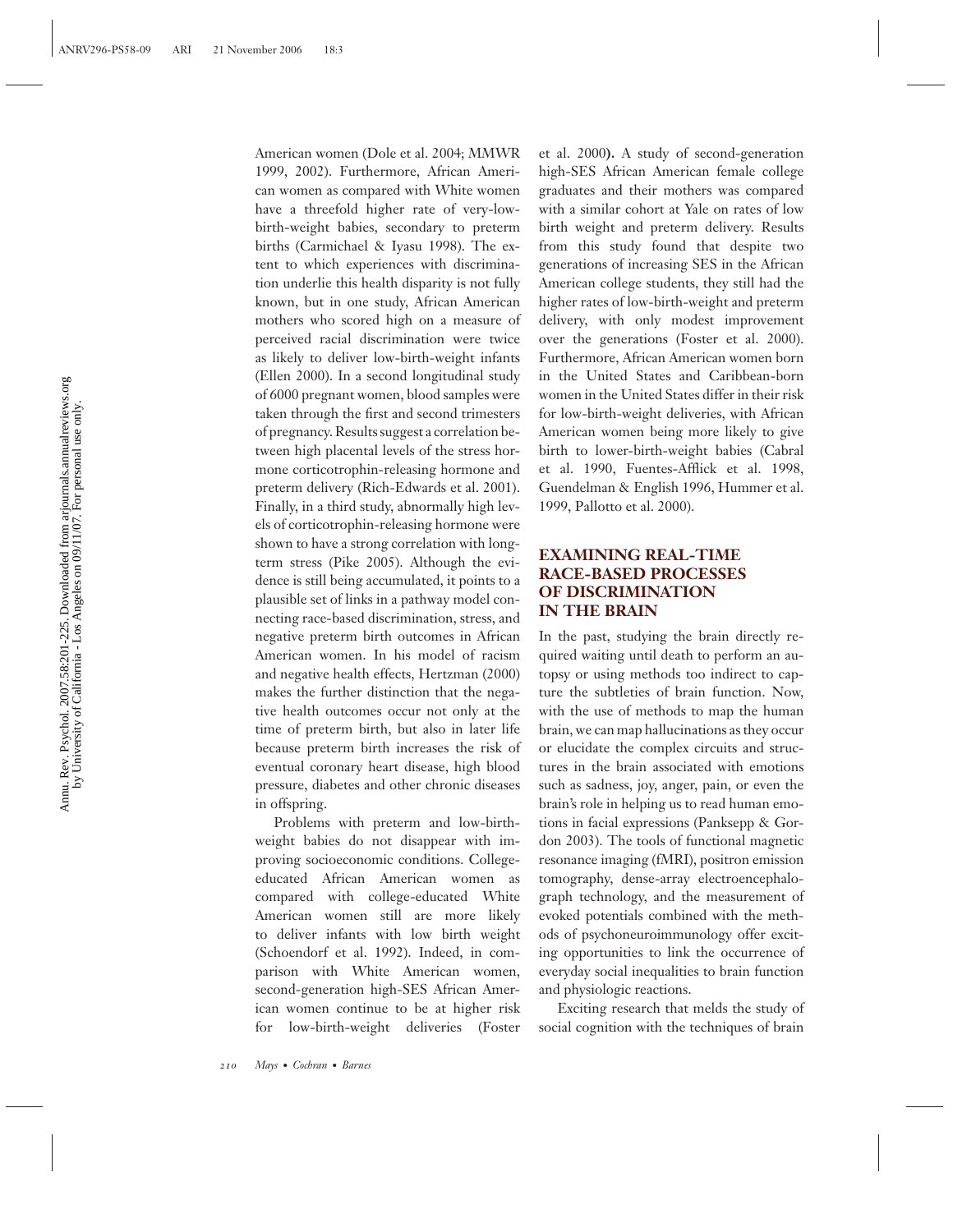mapping have begun to allow direct examination of the functional effects of social inequalities based on social exclusion (Eisenberger et al. 2003) interracial Black/White race contact responses (Baron & Banaji 2006; Cunningham et al. 2004; Eberhardt 2005; Golby et al. 2001; Lieberman et al. 2005; Phelps et al. 2000, 2004), and social pain (Brown et al. 2003, Macdonald & Leary 2005) in brain function. These recent studies have expanded the opportunity to study the relationship between external events and internal brain processes as well as to elucidate the factors that make up the pathways of downstream health effects. In their examinations of how the brain processes social information during functional scans, researchers have shown that neural activity occurs in the brain structures that are directly responsible for activation of stress and the allostatic load responses. In particular, two brain structures, the amygdala and anterior cingulate cortex (ACC), show activation in response to social stresses (Baron & Banaji 2006; Lieberman et al. 2005; Macdonald & Leary 2005; Phelps et al. 2000, 2004). In addition to examining the role of these brain structures in response to social stresses, it is also useful to consider what contributions the processes of cognitive appraisal, self regulation, and social exclusion may play in the effects of race-based discrimination on the health of African Americans.

#### **The Amygdala and Race Imaging**

The amygdala plays a key role in the processing of emotions, including anger and fear. It is also the neural structure of the brain that is involved in forming and storing memories for emotional events. Historically, the amygdala was studied in relation to fear conditioning primarily in experiments that used rats. Recently, fMRI studies have demonstrated real-time effects in the amygdala when humans view fearful and threatening imagery (Delgado et al. 2006, Phelps 2006, Phelps et al. 2004). These studies show that as the amygdala responds to a fearful image, it initiates the stress response, in which the body recruits energy while it decides whether to fight or to take flight. Thus, the amygdala is key to understanding the process of allostatic load, or overactivation of the stress response.

In a series of recent studies, all from different labs, results indicate that for both White and Black participants, the viewing of Black faces, as compared with White faces, results in higher measurable levels of implicit brain activity in the amygdala (Cunningham et al. 2004, Lieberman et al. 2005, Phelps et al. 2003). This amygdala activation associated with race-related processing has been interpreted as representing fear conditioning to "culturally learned negative associations regarding African Americans" (Lieberman et al. 2005). Not so surprisingly, it also suggests that implicitly learned negative racial stereotypes about African Americans can be learned and encoded as a response by African Americans as well as White Americans (Olsson et al. 2005). Viewed from Massey's model of racial stratification and poor health outcomes in African Americans, these findings suggest that implicitly learned fearful racial stereotypes may function to make the experience of living in race-segregated and poor neighborhoods a continuing source of chronic stress. This is not to say that racially/ethnically concentrated neighborhoods may not also be a source of providing social support, social connectedness, and a sense of belonging among African Americans (Cutrona et al. 2000). Both sets of conditions can occur simultaneously. But these laboratory findings hint that highly segregated, highly dense neighborhoods, plagued by high rates of crime and poverty, may create a social context in which chronic activation of fear responses leads to greater occurrence of the experience of allostatic load.

#### **The Anterior Cingulate Cortex and Race**

Another structure of the brain that is important to consider in examining real-time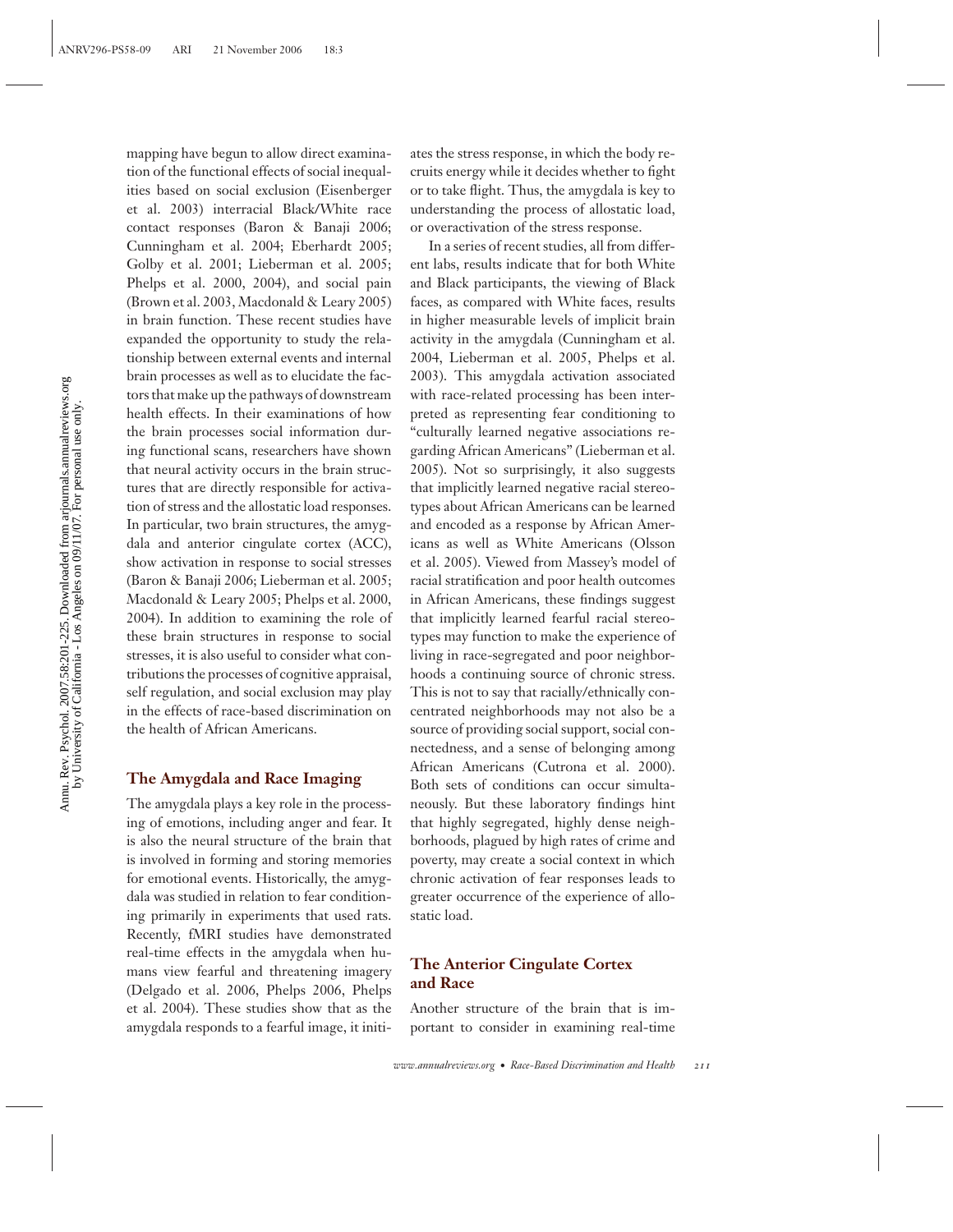processes in race-based discrimination is the ACC. Recent studies have described the ACC as a discrepancy detector that monitors and regulates brain processes directed toward achieving goals. It is believed that the ACC functions at the subconscious level by being vigilant to conflicts to our goal attainments. In the case of conflict, the ACC engages conscious cognitive processes of the prefrontal cortex (PFC) to assist in either accommodating to or reducing the conflict (Eisenberger et al. 2003). Cognitive processes used by the ACC in its discrepancy-detector role include reasoning, decision making, motivation, and emotional regulation (Botvinick et al. 2004). These processes can facilitate an adaptive change to bodily states, such as altering heart rate, through mediation by the sympathetic nervous system (Critchley 2005; Critchley et al. 2000, 2001, 2003). The PFC also has the ability to reduce activation of the ACC (thus reducing discrepancies in goals) as well as to increase activation of the ACC, resulting in hypervigilance. Put succinctly, the actual "function of the ACC is to integrate motivationally important information, with appropriate bodily responses" (Critchley et al. 2001). In this context, the ACC emerges as a brain structure with the ability to not only recruit cognitive function to reason and to assess race-based discrimination, but also to play a role in the mediation of aspects of the physiological downstream reactions to race-based discrimination.

Those who have studied discrepancy detection view the ACC as a critical monitoring system (Botvinick et al. 2001, 2004; Eisenberger et al. 2005). When the ACC experiences any inconsistencies between desired goals and impediments or conflicts, its activation acts as a neural alarm to the body that something has gone wrong (Botvinick et al. 2001, 2004; Braver et al. 2001; Carter et al. 1998; Eisenberger et al. 2005; Weissman et al. 2003). The result is a greater demand on conscious cognitive processes with the goal to minimize the discrepancies in current actions so actions can once again lead to desired goals (Carver & Scheier 1990). As discrepancies resulting from goal conflicts are reduced, so too is activation in the ACC, quieting the alarm and returning the body to homeostasis.

In addition to activation issues with the ACC, Thayer & Friedman (2004) suggest that in a situation where a threat is everpresent, as is the case for possible experiences with race-based discrimination, inhibition of the limbic system by the prefrontal cortex PFC is also partially released. The result is a state of compromise by the brain that allows hypervigilance and perseverative thought to decrease heart rate variability and increase the allostatic load indicators of blood pressure and cortisol through the amygdala and HPA axis activation (Winters et al. 2000). Expectations of race-based discrimination might result in hypervigilance, which would then result in a greater tendency to perceive conflict discrepancies, in spite of behavior that to some may appear not to be overtly discriminatory.

A key topic in understanding the possible role of the ACC, and collaterally the PFC, in linking African Americans' experiences with race-based discrimination and downstream health effects may be that of social exclusion. Social exclusion is a general term used by social policy makers and social scientists to refer both to the consequence of being excluded or marginalized from desired social groups as well as the processes by which this occurs (Macdonald & Leary 2005). Social exclusion may be a consequence of discrimination and prejudice, as well as a mechanism by which discrimination and prejudice can be enacted. Social exclusion is actually best thought of as a dynamic concept in which it is related to social processes that can lead to social isolation of specific groups and individuals when they are marginalized by organizations, groups, or institutions within society. For those who are socially excluded, there is the psychological experience of loss in both a sense of belonging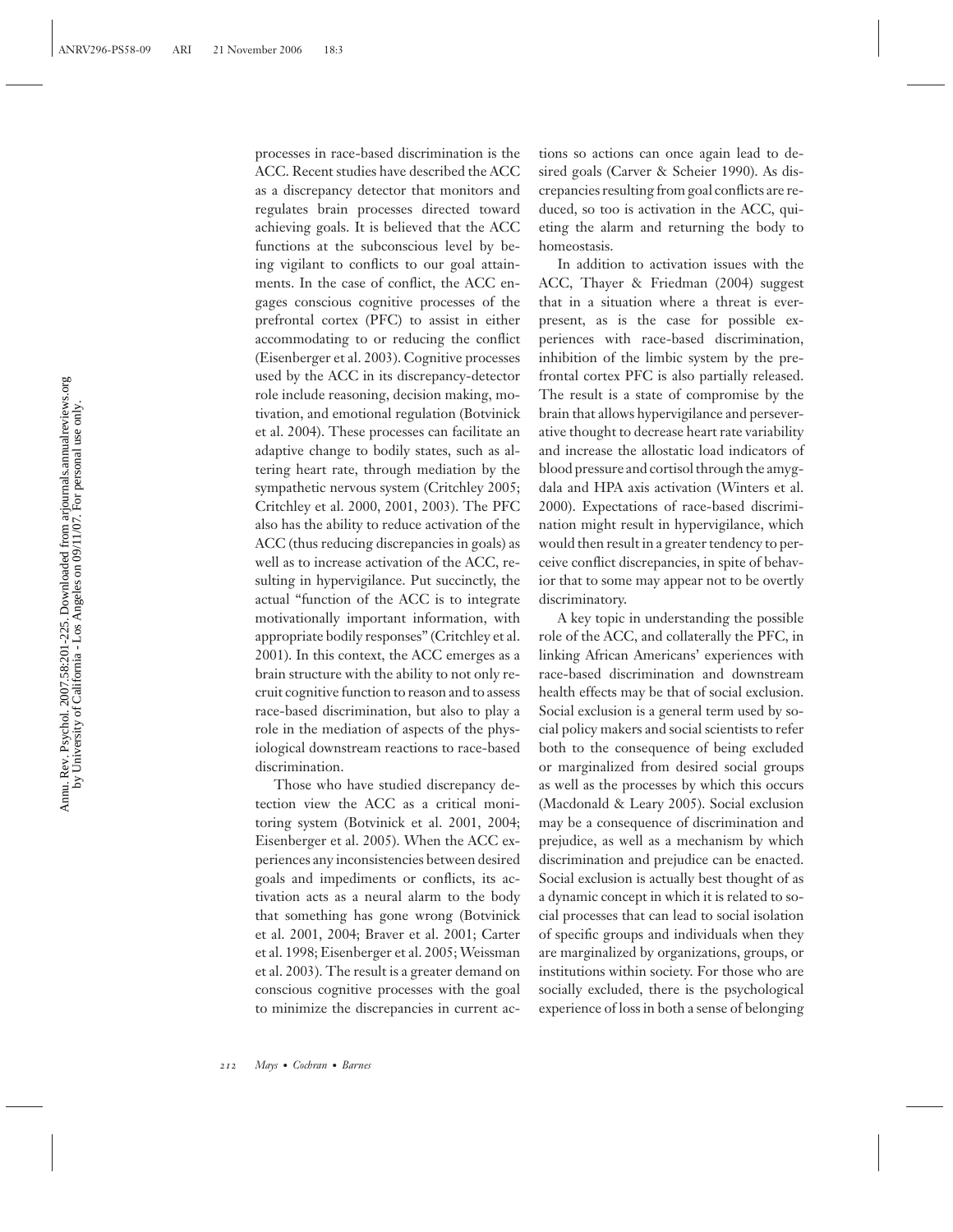to a desired group and denial of opportunity to participate in certain social, political, cultural, educational, or economical opportunities and rights (Tezanos 2001). For many, this description of social exclusion parallels that of discrimination, or social rejection. Underwood et al. (2004) find not only that social exclusion and social rejection are similar, but also that both create a common pathway in relationship to pain (Baumeister & Leary 1995). Indeed, it has been argued that "being excluded from social groups ranks among the most aversive of human experiences" (Labonte 2004).

In fMRI neuroimaging studies of social exclusion, Eisenberger et al. (2003) found that the anterior cingulate cortex acts as a "neural alarm system or conflict monitor" that is sensitive to the experiences of social pain when social exclusion occurs (Eisenberger & Lieberman 2004, Macdonald & Leary 2005). Social pain is described as a unique form of aversive distress that is felt specifically when rejection or social exclusion occurs (Eisenberger & Lieberman 2004, Macdonald & Leary 2005).

To the extent that experiences of racebased discrimination are perceived similarly to experiences of social exclusion, perceived discrimination too might share—at the level of brain functioning—properties similar to those of social exclusion. This may explain a second paradox in African American health: rates of psychological distress are typically higher as compared with rates for White Americans, but rates of many common, stresssensitive major mental disorders such as major depression and most anxiety disorders are lower (MMWR 2004, USDHHS 1999). Higher distress levels may reflect chronic activation of unpleasant feelings of anger, hypervigilance, or being on edge. Perceived racial discrimination, with its implied obstruction in access to both belonging to a group and access to social resources, may result in social pain. This may draw the body away from homeostasis and possibly result in the activation of stress-related allostatic responses.

#### **Self-Regulation, Social Acceptance, and Cognitive Appraisal in Race-Based Discrimination**

The brain is not a passive recipient of stimulation. Self-regulation and cognitive appraisal are processes that allow individuals to achieve and maintain personal and social goals, including social relationships (Lieberman 2007). Self-regulation has been proposed as indispensable for the maintenance of social acceptance (Baumeister et al. 2005, Carver & Scheier 1981). Self-regulation refers to such functions as executive and cognitive control, emotion and affect regulation, and maintenance of motivational drive (Baumeister & Vohs 2004, Beauregard et al. 2001, Levesque et al. 2004, Muraven et al. 1998, Ochsner & Gross 2005, Ownsworth et al. 2002, Posner & Rothbart 1998, Ylvisaker & Feeney 2002). Self-regulation of emotion maps onto the structures of the amygdala, ACC, and PFC, and thus may be related to the processes of race-based discrimination. In response to social stressors, individuals self-regulate in complex ways that might strengthen social bonds (Higgins 1996, Leary et al. 2006, Williams et al. 2000, Williams & Sommer 1997) or lead instead to increased levels of aggression, depression, and unhealthy behaviors such as tobacco smoking and alcohol and drug use or abuse. An examination of the role that cognitive appraisal and self-regulation play in race-based discrimination and health outcomes in African Americans may provide some useful insights into the pathways of the upstream/downstream discrimination and health relationship.

Self-regulation has been shown to increase the retention of social information about events surrounding an individual's experience of social rejection (Gardner et al. 2000). For example, in an experiment examining the selective retention of socially relevant events, subjects experiencing social rejection had a greater recall of the events than did subjects who experienced social acceptance (Gardner et al. 2000). In addition, a main effect for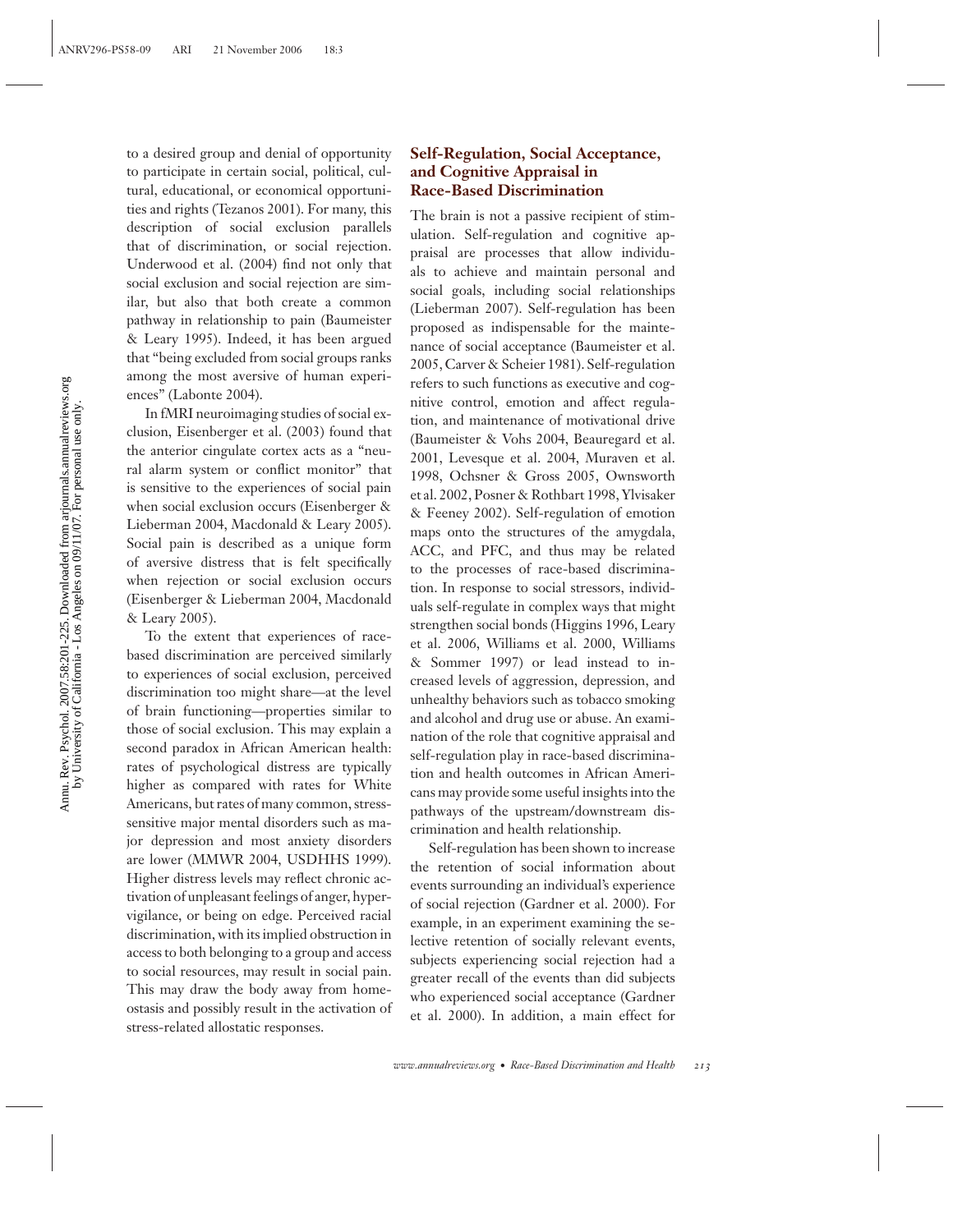negative-event recall was greater than for positive events. In particular, the negative aspects of social rejection are consolidated to memory for the individual as a source of potential future harm and avoidance. These findings raise interesting issues to consider in the dynamics of the cognitive appraisal process in race-based discrimination. For example, individuals who have been rejected as the result of perceived racial discrimination may be more likely to have a heightened surveillance for negative social cues that resemble race-based discrimination and social rejection in comparison with individuals who are commonly accepted.

The ability of the appraisal system to selfregulate emotional control can be achieved through the lateral PFC. But, Wheeler & Fiske (2005) have also found that the emotional response to race-related imagery can be altered at the level of the amygdala. For example, studies (Cunningham et al. 2004, Lieberman et al. 2005, Phelps et al. 2003) have demonstrated that presentation of Black faces as compared with White faces results in greater activation of the amygdala. This activation was thought to lie in a process in which simply viewing Black faces stimulated negative stereotypes and prejudicial amygdala activation to outgroup members. However, Wheeler & Fiske (2005) demonstrated that a differential response of the amygdala to White and Black faces could not be achieved by visual inspection alone. Instead, a face must be cognitively processed to a level at which it achieves some social relevance before differential amygdala activation occurs. This suggests that cognitive appraisal of race-based discrimination occurs at multiple levels in the brain. Indeed, the ACC in many ways acts as a social monitor by responding to stressors of social rejection (Eisenberger et al. 2003). If the processes that occur in the brain for race-based discrimination are the same or very similar to those documented in ACC activation in the study of Eisenberger et al. (2003), we would then speculate that the ACC plays an intermediary role in the process of cognitive appraisal as it directs the recruitment of higher cognitive and emotional processing in the actual appraisal process.

A puzzling dilemma is posed to African Americans with regard to self-regulation. The authors of self-regulation and social rejection studies have pointed to a role of selfregulation to achieve social goals and acceptance. But the challenge may be for African Americans to quiet a regulatory system that is stimulated toward hypervigilance. Race-based discrimination may exact a chronic toll on the self-regulatory system and shape cognitive appraisals in ways that have yet to be studied.

#### **NEXT STEPS IN A RESEARCH, INTERVENTION, AND PREVENTION AGENDA**

Although there is growing support for the importance of a relationship between experiences with race-based discrimination and various physical health outcomes in African Americans, full understanding of the phenomenon is still a long way off. Indeed, in the next couple of decades, work from other fields, such as the genetic bases of mental and physical health morbidities, promises to complicate attempts to fully capture the complex causal pathways that link the effects of discrimination in the social environment to health at an individual level. But the emerging methodological tools and the increasingly interdisciplinary nature of health-related research offer the promise of articulating how social unfairness works to harm individual health. The work that we have reviewed here merely highlights new directions in the research in this area.

If these methodologies succeed in reliably identifying insidious neighborhood effects on health or specific areas of the brain that are damaged by discrimination, psychologists will face new challenges. What are our social responsibilities to change or alter the conditions that harm health? How do we develop interventions to alter neighborhood structure? If the effects of discrimination are such that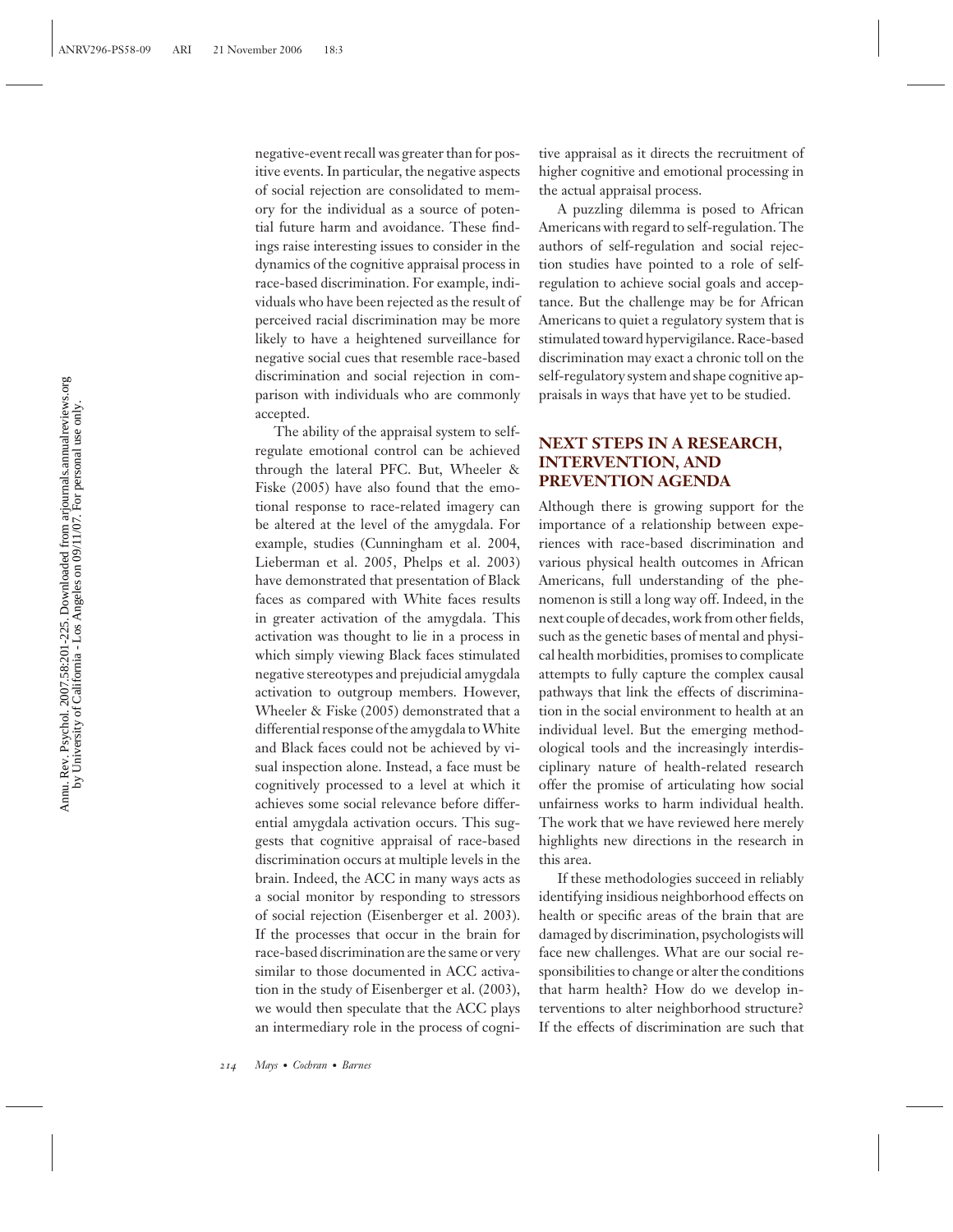early experiences with being treated badly or unfairly alter brain function toward greater sensitivity, quicker reactivity, and greater vulnerability to the impact of later experiences, would we then assign less blame or responsibility to either the behavior of individuals who experience discrimination or the behavior of perpetrators of discrimination on individuals who themselves have had early exposures to discrimination? What will be our societal response if science establishes that discrimination is a brain assault with tangible harmful effects on both quality of life and physical health?

A number of important areas could be more fully explored to help us gain insights into the pathways that may account for the relationship of experiences of racebased discrimination to negative health status in African Americans. Because of page constraints in this review, we could not fully address all of the areas, and for some areas that we discussed above, there was a need for brevity. However, we have presented a number of concepts, many of which are still only possibilities that remain in need of further study to explain upstream/downstream health effects in African Americans.

Psychology is unique as a discipline in being located with one foot solidly in the science of upstream effects and the other in the direct examination of downstream effects. That places us in an enviable position to study the effects of racial discrimination and negative health outcomes in African Americans in a comprehensive manner. In doing so, we honor our long tradition of efforts to use the scientific method to pursue social justice and fairness (Deutsch 1975, Lewin 1997). Much of America's ability to dialogue dispassionately about race had its birth in the early research done by social psychologists on racial attitudes and symbolic racism (Bobo 1983; Bobo & Fox 2003; Sears 1998; Sears & Henry 2003, 2005). This work has also informed the justice system. With these emerging methods, approaches, and collaborative relationships, psychology as a discipline has even greater opportunities to shape our understanding of the ways in which race, racism, and race-based discrimination affect the health of African Americans.

#### **ACKNOWLEDGMENTS**

Work on this review was supported by funding from the National Institute of Drug Abuse (DA 15539) and an EXPORT grant from the National Center for Minority Health and Health Disparities (MD P60–000508). We thank our colleagues who read various parts of this manuscript or discussed ideas with us, particularly Teresa Seeman and Jason Woods, though we take full responsibility for the ideas presented.

#### LITERATURE CITED

- Acevedo-Garcia D. 2000. Residential segregation and the epidemiology of infectious diseases. *Soc. Sci. Med*. 51:1143–61
- Acevedo-Garcia D. 2001. Zip code level risk factors for tuberculosis: neighborhood environment and residential segregation, New Jersey, 1985–1992. *Am. J. Public Health* 91:734–41
- Acevedo-Garcia D, Lochner KA, Ospuyk TL, Subramanian SV. 2003. Future directions in residential segregation and health research: a multilevel approach. *Am. J. Public Health* 93:215–21
- Adler N, Boyce T, Chesney M, Cohen S, Folkman S, et al. 1994. Socioeconomic status and health: the challenge of the gradient. *Am. Psychol.* 9:15–24
- Armstead C, Lawler K, Gordon G, Cross J, Gibbons J. 1989. The relationship of racial stressors to blood pressure responses and anger expressions in black college students. *Health Psychol*. 8:541–56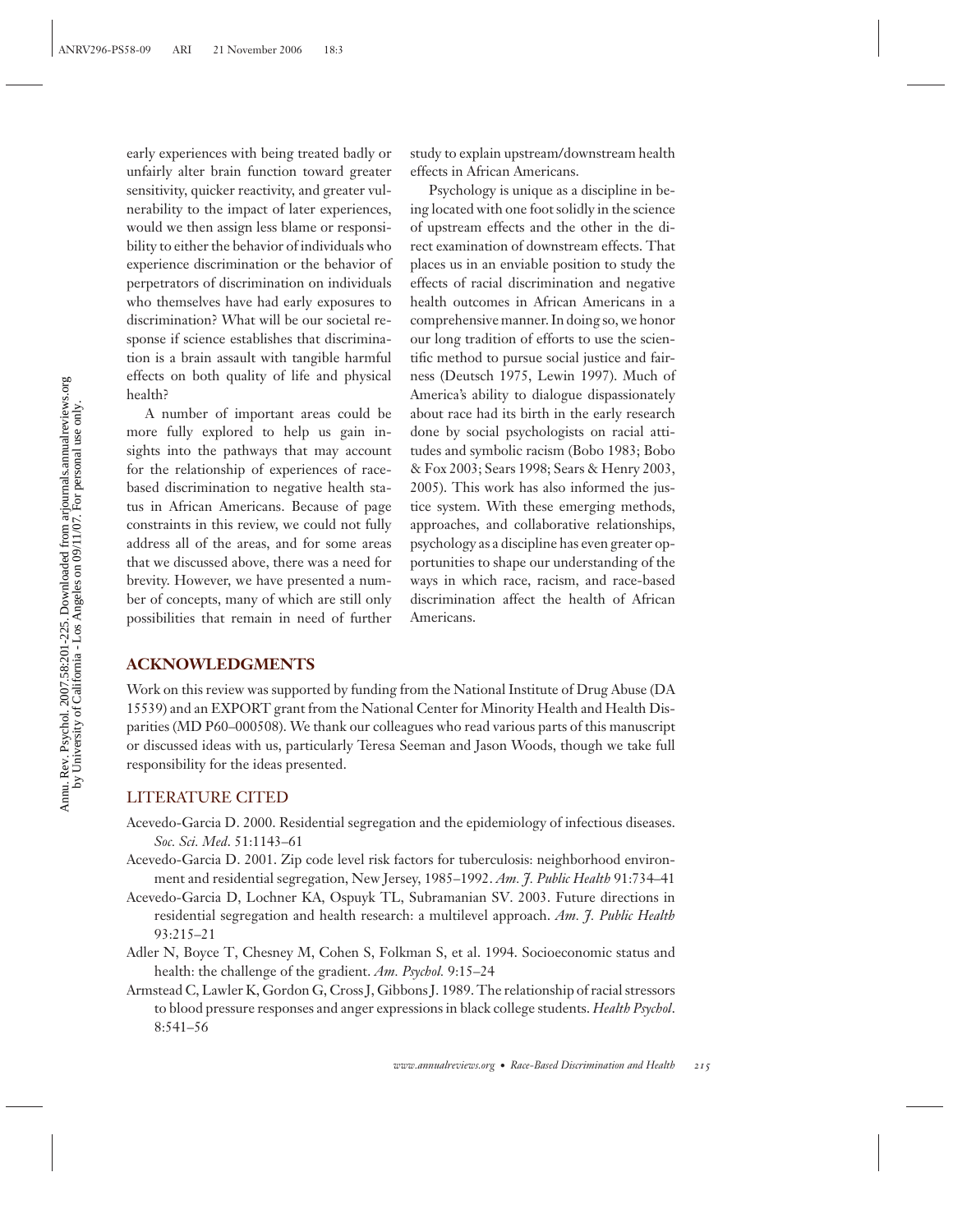- Baron AS, Banaji MR. 2006. The development of implicit attitudes. Evidence of race evaluations from ages 6 and 10 and adulthood. *Psychol. Sci*. 17:53–58
- Baumeister RF, DeWall CN, Ciarocco NJ, Twenge JM. 2005. Social exclusion impairs selfregulation. *J. Personal. Soc. Psychol*. 88:589–604
- Baumeister RF, Leary MR. 1995. The need to belong: desire for interpersonal attachments as a fundamental human motivation. *Psychol. Bull*. 117:497–529
- Baumeister RF, Vohs KD. 2004. *Handbook of Self-Regulation: Research, Theory, and Applications*. New York: Guilford
- Beauregard M, Levesque J, Bourgouin P. 2001. Neural correlates of conscious self-regulation of emotion. *J. Neurosci.* 21:RC165
- Benschop RJ, Schedlowski M. 1999. Acute psychological stress. *Psychoneuroimmunology: An Interdisciplinary Introduction*, ed. M Schedlowski, U Tuwes, pp. 293–306. New York: Kluwer Acad./Plenum
- Boardman JD. 2004. Stress and physical health: the role of neighborhoods as mediating and moderating mechanisms. *Soc. Sci. Med*. 58:2473–83
- Bobo L. 1983. Whites' opposition to busing: symbolic racism or realistic group conflict? *J*. *Personal. Soc. Psychol*. 45:1196–210
- Bobo L, Fox C. 2003. Race, racism and discrimination: bridging problems, methods, and theory in social psychological research. *Soc. Psychol. Q*. 66:319–32
- Botvinick MM, Carter CS, Braver TS, Barch DM, Cohen. 2001. Conflict monitoring and cognitive control. *Psychol. Rev*. 108:624–52
- Botvinick MM, Cohen JD, Carter CS. 2004. Conflict monitoring and anterior cingulate cortex: an update. *Trends Cogn. Sci*. 8:539–46
- Braver TS, Barch DM, Gray JR, Molfese DL, Snyder A. 2001. Anterior cingulate cortex and response conflict: effects of frequency, inhibition and errors. *Cereb. Cortex* 11:825–36
- Brondolo E, Thompson S, Brady N, Appel R, Cassells A, et al. 2005. The relationship of racism to appraisals and coping in a community sample. *Ethnicity Dis.* 15:S5–10
- Brown GW, Harris TO. 1989. *Life Events and Illness*. New York: Guilford
- Brown JL, Sheffield D, Leary MR, Robinson ME. 2003. Social support and experimental pain. *Psychosom. Med*. 65:276–83
- Cabral H, Fried LE, Levenson S, Amaro H, Zuckerman B. 1990. Foreign-born and US-born black women: differences in health behaviors and birth outcomes. *Am. J. Public Health* 80:70–72
- Carmichael SL, Iyasu S. 1998. Changes in the black-white infant mortality gap from 1983 to 1991 in the United States. *Am. J. Prevent. Med*. 15:220–27
- Carter CS, Braver TS, Barch DM, Botvinick MM, Noll D, Cohen JD. 1998. Anterior cingulate cortex, error detection, and the online monitoring of performance. *Science* 280:747–49
- Carver CS, Scheier MF. 1981. The self-attention-induced feedback loop and social facilitation. *J. Exp. Soc. Psychol*. 17:545–68
- Carver CS, Scheier MF. 1990. Origins and functions of positive and negative affect: a controlprocess view. *Psychol. Rev*. 97:19–35
- Centers for Disease Control (CDC). 1994. *Advance Report of Final Mortality Statistics, 1992*. Hyattsville, MD: US Dep. Health Human Serv., Public Health
- Clark R. 2003. Self-reported racism and social support predict blood pressure reactivity in blacks. *Ann. Behav. Med*. 25:127–36
- Clark R, Adams JH. 2004. Moderating effects of perceived racism on John Henryism and blood pressure reactivity in black female college students. *Ann. Behav. Med*. 28:126–31
- Clark R, Anderson NB, Clark VR, William DR. 1999. Racism as a stressor for African Americans: a biopsychosocial model. *Am. Psychol*. 54:805–16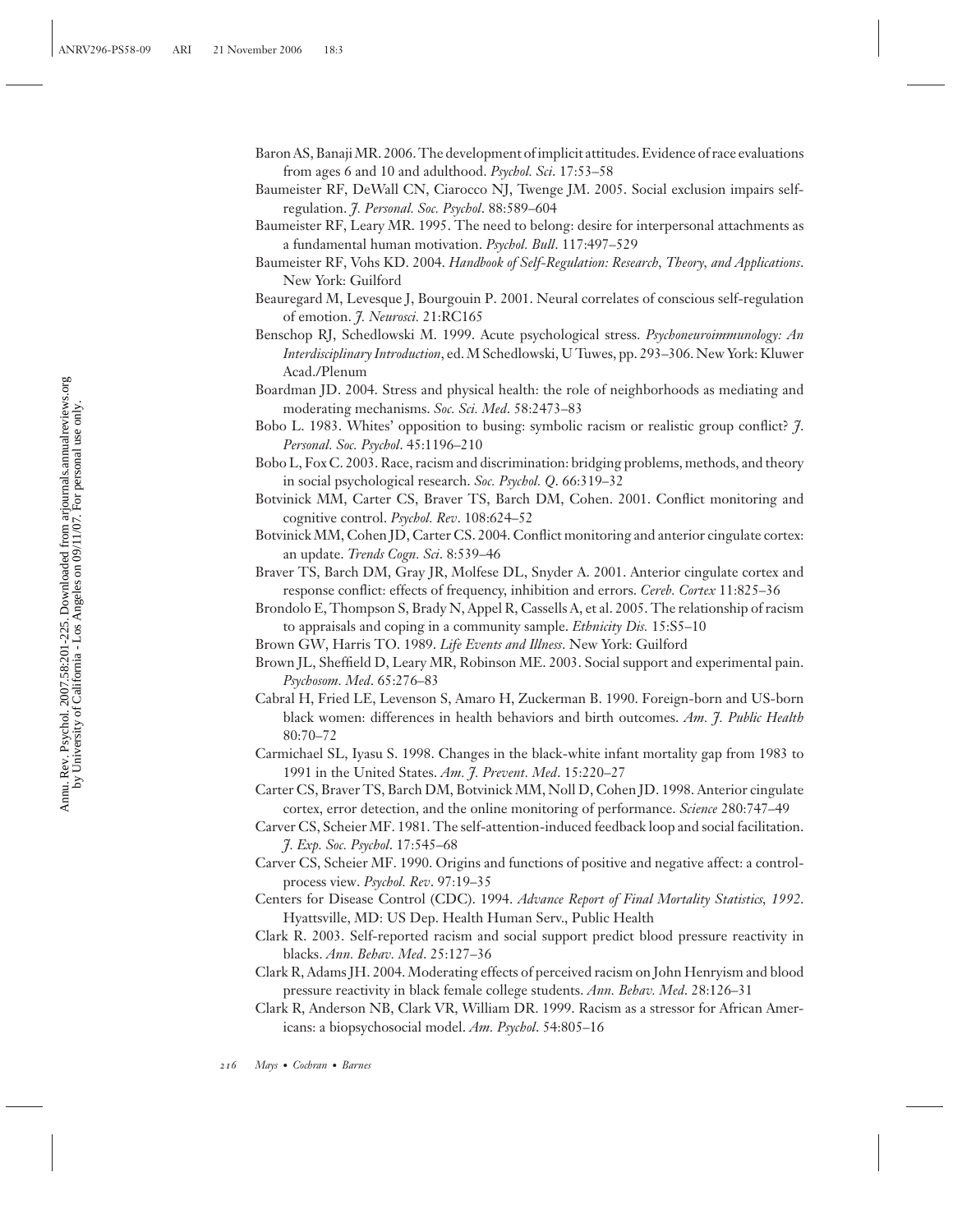- Clark WA. 1992. Residential preferences and residential choices in a multiethnic context. *Demography* 29:451–66
- Cochran SD, Mays VM. 1994. Depressive distress among homosexually active African American men and women. *Am. J. Psychiatry* 151:524–29
- Critchley HD. 2005. Neural mechanisms of autonomic, affective, and cognitive integration. *J. Comp. Neurol*. 493:154–66
- Critchley HD, Corfield DR, Chandler MP, Mathias CJ, Dolan RJ. 2000. Cerebral correlates of autonomic cardiovascular arousal: a functional neuroimaging investigations in humans. *J. Physiol*. 523:250–70
- Critchley HD, Mathias CJ, Dolan RJ. 2001. Neural activity in the human brain relating to uncertainty and arousal during anticipation. *Neuron* 29:537–45
- Critchley HD, Mathias CJ, Josephs O, O'Doherty J, Zanini S, et al. 2003. Human cingulate cortex & autonomic control: converging neuroimaging & clinical evidence. *Brain* 126:2139–52
- Cunningham WA, Johnson MK, Rave CL, Gatenby J, Gore JC, Banaji MR. 2004. Separable neural components in the processing of black and white faces. *Psychol. Sci*. 12:806–13
- Cutrona CE, Russell DW, Hessling RM, Brown PA, Murry V. 2000. Direct and moderating effect of community context on the psychological well-being of African-American women. *J. Personal. Soc. Psychol*. 79:1088–101
- Davis SK, Liu Y, Gibbons GH. 2003. Disparities in trends of hospitalization for potentially preventable chronic conditions among African Americans during the 1990s: implications and benchmarks. *Am. J. Public Health* 93:447–55
- Delgado MR, Olsson A, Phelps EA. 2006. Extending animal models of fear conditioning to humans. *Biol. Psychol.* [Epub ahead of print]
- Deutsch M. 1975. Equity, equality and need: what determines which value will be used as a basis for distributive justice. *J*. *Soc. Issues* 31:137–50
- Diez Roux AV. 2001. Investigating neighborhood and area effects on health. *Am. J. Public Health* 91:1783–89
- Diez Roux AV. 2002. Invited commentary: places, people, and health. *Am. J. Epidemiol*. 155:516–19
- Diez Roux AV. 2003. Residential environments and cardiovascular risk. *J. Urban Health* 90:569– 89
- Diez Roux AV, Nieto FJ, Muntaner C, Tyroler HA, Comstock GW, et al. 1997. Neighborhood environments and coronary heart disease: a multilevel analysis. *Am. J. Epidemiol.* 146:48– 63
- Din-Dzietham R, Nembhard WN, Collins R, Davis SK. 2004. Perceived stress following racebased discrimination at work is associated with hypertension in African-Americans. The metro Atlanta heart disease study, 1999–2001. *Soc. Sci. Med.* 58:449–61
- Dole N, Savitz DA, Siega-Riz AM, Hertz-Picciotto I, McMahon MJ, Buekens P. 2004. Psychosocial factors and preterm birth among African American and white women in central North Carolina. *Am. J. Public Health* 94:1358–65
- Duan YF, Winters R, McCabe PM, Green EJ, Huang Y, Schneiderman N. 1996. Behavioral characteristics of defense and vigilance reactions elicited by electrical stimulation of the hypothalamus in rabbits. *Behav. Brain Res*. 81:33–41
- Eberhardt JL. 2005. Imaging race. *Am. Psychol*. 60:181–90
- Eberhardt JL, Goff PA, Purdie VJ, Davies PG. 2004. Seeing black: race, crime, and visual processing. *J. Personal. Soc. Psychol*. 87:876–93
- Eberhardt JL, Dasgupta N, Banaszynki TL. 2003. Believing is seeing: the effects of racial labels and implicit beliefs on face perception. *Personal. Soc. Psychol. Bull*. 29:360–70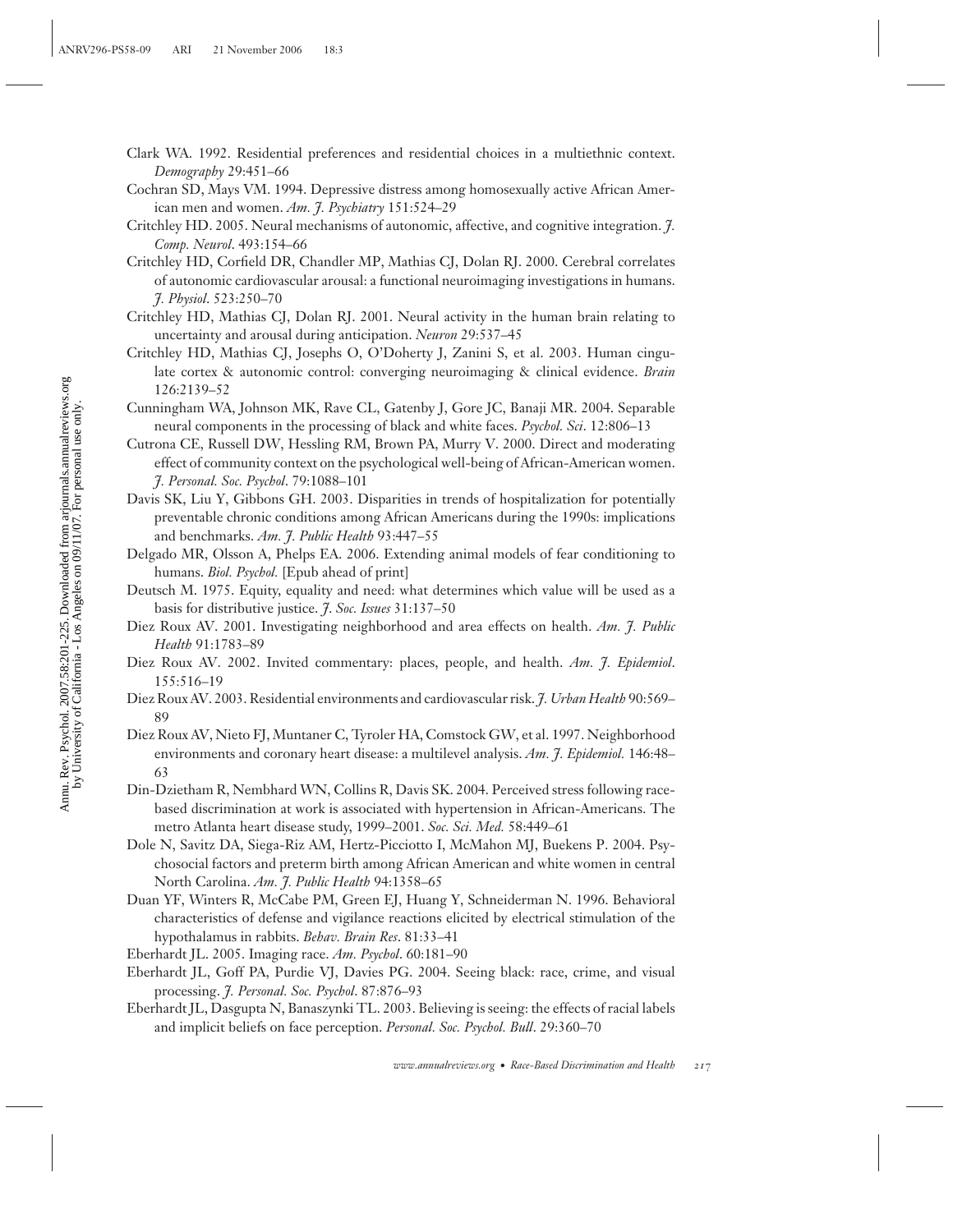- Eisenberger NI, Lieberman MD. 2004. Why rejection hurts: a common neural alarm system for physical and social pain. *Trends Cogn. Sci*. 8:294–300
- Eisenberger NI, Lieberman MD, Satpute AB. 2005. Personality from a controlled processing perspective: an fMRI study of neuroticism, extraversion, and self-consciousness. *Cogn. Affect. Behav. Neurosci*. 5:169–81
- Eisenberger NI, Lieberman MD, Williams KD. 2003. Does rejection hurt? An fMRI study of social exclusion. *Science* 302:237–39
- Ellen IG. 2000. Is segregation bad for your health? The case of low birth weight. In *Brookings-Wharton Papers on Urban Affairs*, ed. WG Gale, JR Rothenberg Pack, pp. 203–29. Washington, DC: Brookings Inst. Press
- Ellen IG, Mijanovich T, Dillman KN. 2001. Neighborhood effects on health: exploring the links and assessing the evidence. *J. Urban Affairs* 23:391–408
- Everson-Rose SA, Lewis TT. 2005. Psychosocial factors and cardiovascular disease. *Annu. Rev. Public Health* 26:469–500
- Fiscella K, Williams DR. 2004. Health disparities based on socioeconomic inequities: implications for urban health care. *Acad. Med*. 79:1139–47
- Foster HW, Wu L, Bracken MB, Semenya K, Thomas J, Thomas J. 2000. Intergenerational effects of high socioeconomic status on low birthweight and preterm birth in African Americans. *J. Natl. Med. Assoc*. 92:213–21
- Franks P, Muennig P, Lubetkin E, Jia H. 2006. The burden of disease associated with being African-American in the United States and the contribution of socio-economic status. *Soc. Sci. Med*. 62(10):2469–78
- Fredrickson BL. 2000. Extracting meaning from past affective experiences: the importance of peaks, ends, and specific emotions. *Cogn. Emot*. 14:577–606
- Fuentes-Afflick E, Hessol NA, Perez-Stable EJ. 1998. Maternal birthplace, ethnicity, and low birth weigh in California. *Arch. Pediatr. Adolesc. Med*. 152:1105–12
- Gardner WL, Pickett CL, Brewer MB. 2000. Social exclusion and selective memory: how the need to belong affects memory for social information. *Personal. Soc. Psychol. Bull*. 26:486–96
- Geronimus AT, Bound J, Wadimann TA, Hillemeier MM, Burns PB. 1996. Excess mortality among blacks and whites in the United States. *N. Engl. J. Med*. 35:1552–58
- Golby AJ, Gabrieli JDE, Chiao JY, Eberhardt JL. 2001. Differential responses in the fusiform region to same-race and other race faces. *Nat. Neurosci*. 4:845–50
- Guendelman S, English PB. 1995. Effect of United States residence on birth outcomes among Mexican immigrants: an exploratory study. *Am. J. Epidemiol.* 142(9 Suppl.):S30–38
- Guyll M, Matthews KA, Bromberger JT. 2001. Discrimination and unfair treatment: relationship to cardiovascular reactivity among African American and European American women. *Health Psychol*. 20:315–25
- Harrell JP, Halls S, Taliaferro J. 2003. Physiological responses to racism and discrimination: an assessment of the evidence. *Am. J. Public Health* 93:243–48
- Haynes MA, Smedley BD. 1999. *The Unequal Burden of Cancer: An Assessment of NIH Research and Programs for Ethnic Minorities and the Medically Underserved*. Washington, DC: Natl. Acad. Press
- Heckler MM. 1985. U.S. Task Force on Black and Minority Health. *Report of the Secretary's Task Force on Black and Minority Health*. Washington, DC: U.S. Dep. Health Human Serv.
- Henderson S, Byrne DG, Duncan-Jones P. 1981. *Neurosis and the Social Environment*. Sydney: Academic
- Hertzman C. 2000. The biological embedding of early experiences and its effects on health in adulthood. *Ann. NY Acad. Sci*. 896:85–95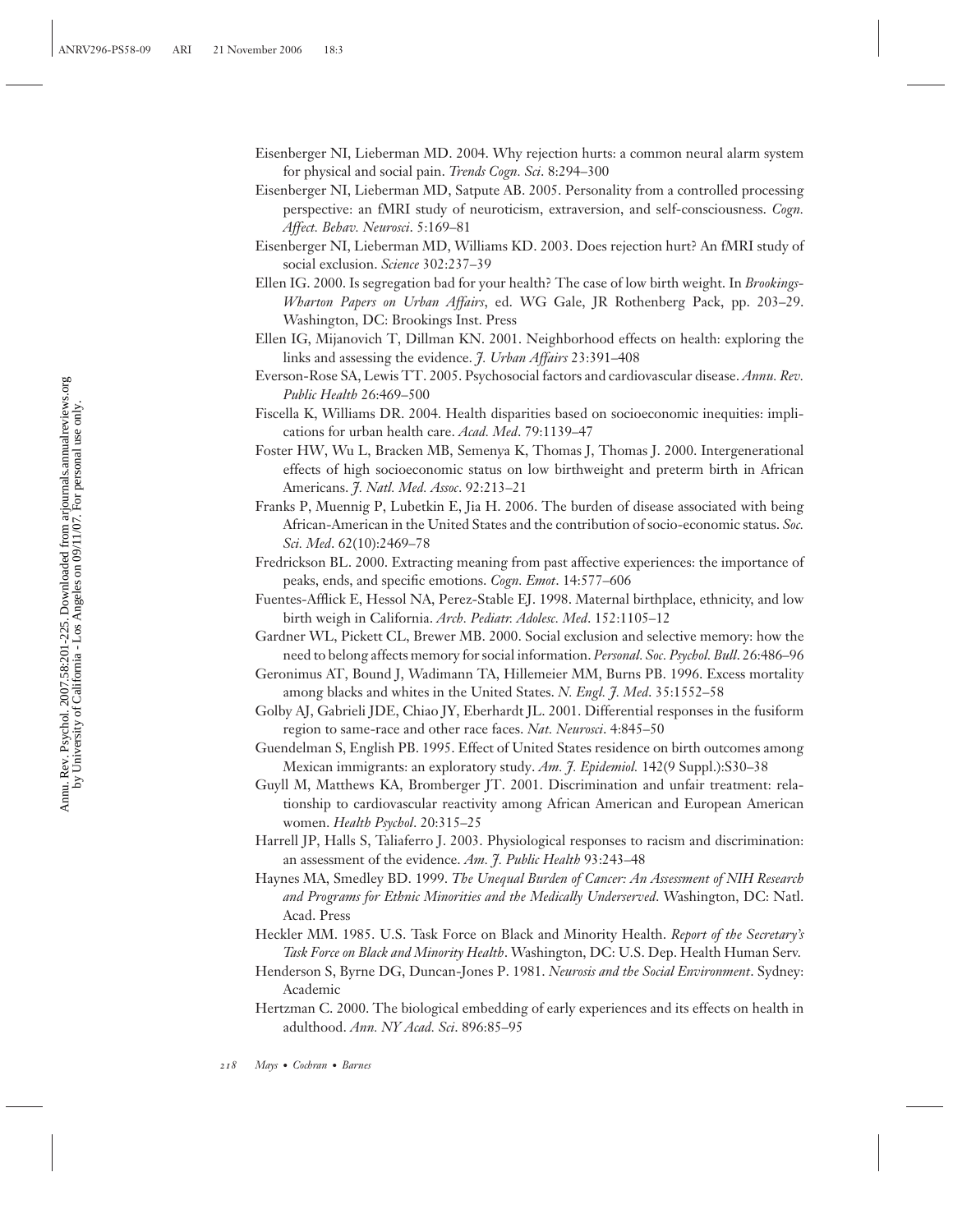- Higgins ET. 1996. The "self-digest": self-knowledge serving self-regulatory functions. *J. Personal. Soc. Psychol*. 71:1062–83
- House JS. 2002. Understanding social factors and inequalities in health: twentieth century progress and twenty-first century prospects. *J. Health Soc. Behav. Res*. 43:125–42
- House JS, Williams D. 2000. Understanding and reducing socioeconomic and racial/ethnic disparities in health. In *Promoting Health: Intervention Strategies from Social and Behavioral Research*, ed. BD Smedley, SL Syme, pp. 81–124. Washington, DC: Natl. Acad. Press
- Hummer RA, Beigler M, DeTurk PB, Forbes D, Frisbie WP, et al. 1999. Race, ethnicity, nativity, and infant mortality in the United States. *Soc. Forces* 77:1083–118
- Jackson JS. 2004. The National Survey of American Life, data and tables. Prog. Res. Black Am. **http://www.rcgd.isr.umich.edu/prba/rta/index.htm.** Accessed Jan. 15, 2006
- Jackson JS, Neighbors HW, Neese RM, Trierweiler SJ, Torres M. 2004. Methodological innovations in the National Survey of American Life. *Int. J. Methods Psychiatr. Res*. 13:288–98
- James SA, LaCroix AZ, Kleinbaum DG, Strogatz DS. 1984. John Henryism and blood pressure differences among black men. II. The role of occupational stressors. *J. Behav. Med*. 7:259– 75
- Kanner AD, Feldman SS, Weinberger DA, Ford ME. 1991. Uplifts, hassles, and adaptational outcomes in early adolescents. In *Stress and Coping: An Anthology*, ed. A Monet, RS Lazarus, pp. 158–82. New York: Columbia Univ. Press
- Kaplan GA. 1999. Part III Summary: What is the role of the social environment in understanding inequalities in health? In *Socioeconomic Status and Health in Industrialized Nations*. ed. NE Adler, M Marmot, B McEwen, J Stewart, Vol. 896, pp. 116–19. New York: NY Acad. Sci.
- Karlamangala AS, Singer BH, Williams DR, Schwartz JE, Matthews KA, et al. 2005. Impact of socioeconomic status on longitudinal accumulation of cardiovascular risk in young adults: the CARDIA study (USA). *Soc. Sci. Med.* 60:999–1015
- Kessler RC, Mickelson KD, Williams DR. 1999. The prevalence, distribution, and mental health correlates of perceived discrimination in the United States. *J. Health Soc. Behav*. 40:208–30
- Kiecolt-Glaser J, Glaser R, Cacioppo J, MacCallum R, Snydersmith M, et al. 1997. Marital conflict in older adults: endocrinological and immunological correlates. *Psychosomatic Med.* 59:339–49
- Kochanek KD, Murphy SL, Anderson RN, Scott C. 2004. Deaths: final data for 2002. *Natl. Vital Statis. Rep*. 53:1–116
- Krieger N. 1990. Racial and gender discrimination: risk factors for high blood pressure? *Soc*. *Sci. Med*. 30:1273–81
- Krieger N. 1991. Women and social class: a methodological study comparing individual, household, and census measures of black/white differences in reproductive history. *J. Epidemiol. Comm. Health* 45:35–42
- Krieger N. 1999. Embodying inequality: a review of concepts, measures, and methods for studying health consequences of discrimination. *Int. J. Health Serv*. 29:295–352
- Krieger N, Moss N. 1996. Accounting for the public's health: an introduction to selected papers from a U.S. conference on "measuring social inequalities in health." *Int. J. Health Serv*. 26:383–90
- Krieger N, Sidney S. 1996. Racial discrimination and blood pressure. The CARDIA study of young black and white women and men. *Am. J. Public Health* 6:1370–78
- Krieger N, Smith K, Naishadham D, Hartman C, Barbeau EM. 2005. Experiences of discrimination: validity and reliability of a self-report measure for population health research on racism and health. *Soc. Sci. Med*. 61:1576–96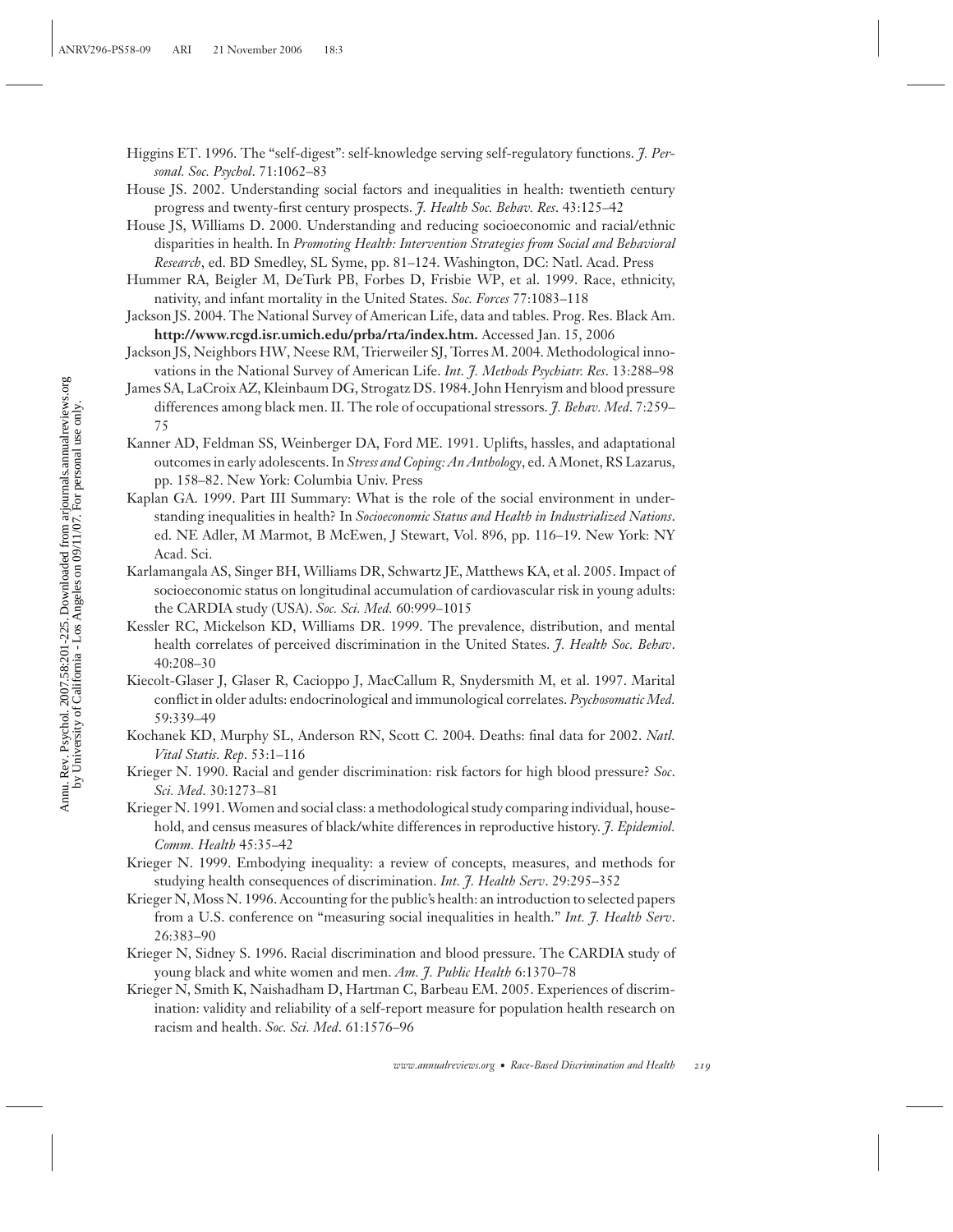- Krieger N, Williams DR, Moss NE. 1997. Measuring social class in U.S. public health research: concepts, methodologies, and guidelines. *Annu. Rev. Public Health* 18:341–78
- Kuh D, Ben-Sholmo Y. 1997. *A Life Course Approach to Chronic Disease Epidemiology*. Oxford, UK: Oxford Univ. Press
- Labonte R. 2004. Social inclusion/exclusion: dancing the dialectic. *Health Promot. Int*. 19:115– 21
- Landrine H, Klonoff EA. 2000. Racial discrimination and cigarette smoking among blacks: finding from two studies. *Ethnicity Dis*. 10:195–202
- Lazarus RS. 1993. From psychological stress to the emotions: a history of changing outlooks. *Annu. Rev. Psychol*. 44:1–21
- Leary MR, Twenge JM, Quinlivan E. 2006. Interpersonal rejection as a determinant of anger and aggression. *Personal. Soc. Psychol. Rev*. 10:111–32
- Lester D. 2000. Does residential segregation in cities predict African-American suicide rates? *Percept*. *Mot. Skills* 91:870
- Levesque J, Joanette Y, Mensour B, Beudoin G, Leroux JM, et al. 2004. Neural basis of emotional self-regulation in childhood. *Neuroscience* 129:361–69
- Levine RS, Foster JE, Fullilove RE, Fullilove MT, Briggs NC, et al. 2001. Black-white inequalities in mortality and life expectancy, 1933–1999: implications for Healthy People 2010. *Public Health Rep.* 116:474–83
- Lewin K. 1997. *Resolving Social Conflicts and Field Theory in Social Science*. Washington, DC: Am. Psychol. Assoc.
- Lieberman MD. 2007. Social cognitive neuroscience: a review of core processes. *Annu. Rev. Psychol.* 58:259–89
- Lieberman MD, Hariri A, Jarcho JM, Eisenberger NI, Bookheimer SY. 2005. An fMRI investigation of race-related amygdala activity in African-American and Caucasian-American individuals. *Nat. Neurosci*. 6:720–22
- Macdonald G, Leary MR. 2005. Why does social exclusion hurt? The relationship between social and physical pain. *Psychol. Bull*. 131:202–23
- Macintyre S, Ellaway A, Cummins S. 2002. Place effects on health: How can we conceptualize, operationalize and measure them? *Soc*. *Sci. Med*. 55:125–39
- Massey DS. 1985. Residential segregation and neighborhood conditions in U.S. metropolitan areas. In *America Becoming Racial: Trends and Their Consequences*. ed. N Smesler, WJ Wilson, F Mitchell, pp. 391–434. Washington, DC: Natl. Acad. Press
- Massey DS. 2000. Housing discrimination 101. *Popul. Today* 28:1–4
- Massey DS. 2004. Segregation and stratification: a biosocial perspective. *DuBois Rev. Soc. Sci. Rev. Race* 1:7–25
- Masters RD. 2001. Biology and politics: linking nature and nurture. *Annu. Rev. Polit. Sci*. 4:345–69
- Mather M, Rivers KL. 2006. *City Profiles of Child Well-Being: Results from the American Community Survey*. Washington, DC: Annie E. Casey Found.

Mays VM. 1995. Black women, work stress, and perceived discrimination: the Focused Support Group Model as an intervention for stress reduction. *Cult. Divers. Ment. Health* 1:53–65

- Mays VM, Cochran SD. 1998. Racial discrimination and health outcomes in African Americans. *Proc. 27th Public Health Conf. Records Stat. Natl. Committee Vital Health Stat. 47th Annu. Symp*. Washington, DC: US Dep. Health Human Serv.
- Mays VM, Coleman LS, Jackson JS. 1996. Perceived race-based discrimination, employment status, and job stress in a national sample of black women: implication for health outcomes. *J. Occup. Health Psychol*. 3:319–29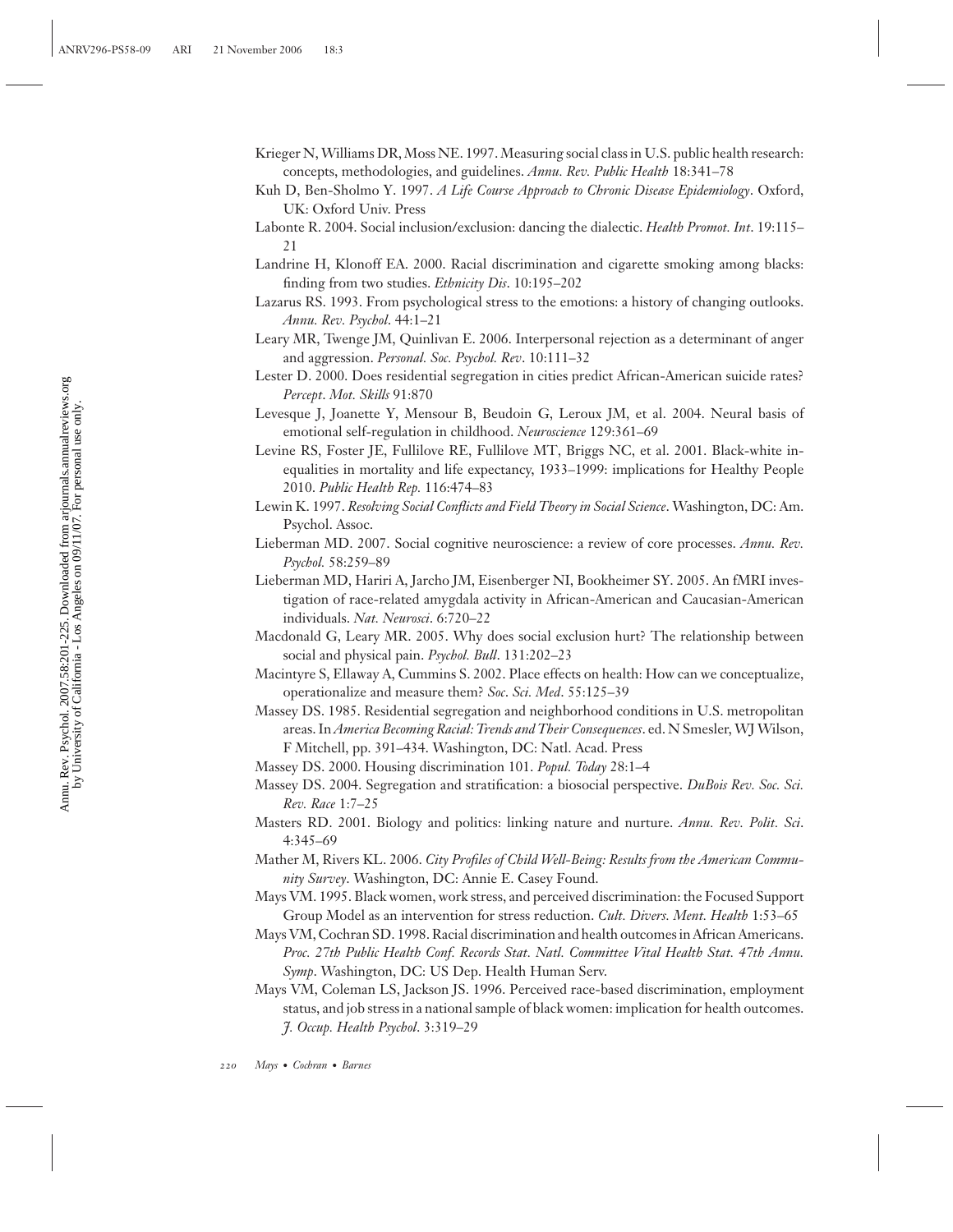McCord C, Freeman HP. 1990. Excess mortality in Harlem. *N. Engl. J. Med*. 322:1606–67

- McEwen BS. 1998. Protective and damaging effects of stress mediators. *N. Engl. J. Med*. 338:171–79
- McEwen BS. 2000. Allostasis and allostatic load: implications for neuropsychopharmacology. *Neuropsychopharmacology* 22:108–24
- McEwen BS. 2002. Protective and damaging effects of stress mediators: the good and bad sides of the response to stress. *Metabolism* 51(6 Suppl. 1):2–4
- McEwen BS. 2004. Protection and damage from acute and chronic stress, allostasis and allostatic load overload and relevance to the pathophysiology of psychiatric disorders. *Ann. NY Acad. Sci*. 1032:1–7
- McEwen BS. 2005. Stressed or stressed out: What is the difference? *J*. *Psychiatry Neurosci*. 30:315–18
- McEwen BS, Seeman T. 1999. Protective and damaging effects of mediators of stress. Elaborating and testing the concepts of allostasis and allostatic load. *Ann. NY Acad. Sci*. 896:30–47
- McEwen BS, Stellar E. 1993. Stress and the individual: mechanisms leading to disease. *Arch. Intern. Med*. 153:2093–101
- McNeilly A, Anderson NB, Armstead CA, Clark R, Corbett MO, et al. 1996. The Perceived Racism Scale: a multidimensional assessment of the perceptions of white racism among African Americans. *Ethnicity Dis.* 6:154–66
- Mechanic D. 2005. Policy challenges in addressing racial disparities and improving population health. *Health Affairs* 24:335–38
- Mensa GA, Mokdad AH, Ford ES, Greenlund KJ, Croft JB. 2005. State of disparities in cardiovascular health in the United States. *Circulation* 111:1233–41
- Messer LC, Kaufman JS, Dole N, Savitz DA, Laraia BA. 2005. Neighborhood crime, deprivation, and preterm birth. *Ann. Epidemiol*. 16(6):455–62
- Meyer IH. 2003. Prejudice, social stress, and mental health in lesbian, gay, and bisexual populations: conceptual issues and research evidence. *Psychol. Bull*. 129:674–97
- MMWR. 1996. State-specific prevalence of cigarette smoking—United States, 1995. *Morb. Mortal. Weekly Rep*. 45:962–66
- MMWR. 1999. Preterm singleton births—United States, 1989–1996. *Morb. Mortal. Weekly Rep.* 48:185–89
- MMWR. 2002. Infant mortality and low birth weight among black and white infants—United States, 1980–2000. *Morb. Mortal. Weekly Rep.* 51:589–92
- MMWR. 2004. Self-reported frequent mental distress among adults—United States, 1993– 2001. *Morb. Mortal. Weekly Rep.* 53:963–66
- MMWR. 2005. Health disparities experienced by black or African Americans—United States. *Morb. Mortal. Weekly Rep*. 54:1–3
- Morenoff JD, Lynch JW. 2004. What makes a place healthy? Neighborhood influences on racial/ethnic disparities in health over the life course. In *Critical Perspectives on Racial and Ethnic Difference in Health in Late Life*, ed. NB Anderson, AB Rodolfo, B Cohen, pp. 406–49. Washington, DC: Natl. Acad. Press
- Muraven M, Tice DM, Baumeister RF. 1998. Self-control as limited resource: regulatory depletion patterns. *J. Personal. Soc. Psychol*. 74:774–89
- Natl. Cent. Chronic Dis. Prevent. Health Promot. (NCCDPHP). 2004. *The Burden of Chronic Diseases and Their Risk Factors*. *National and State Perspectives 2004.* Atlanta, GA: USDHHS. **http://www.cdc.gov/nccdphp/burdenbook2004/**
- Natl. Vital Stat. Rep. (NVSS). 2004. Deaths: final data for 2002. *Natl. Vital Stat. Rep*. 53:1–116
- O'Campo P, Xue X, Wang MC, Caughy M. 1997. Neighborhood risk factors for low birthweight in Baltimore: a multilevel analysis. *Am. J. Public Health* 87:1113–18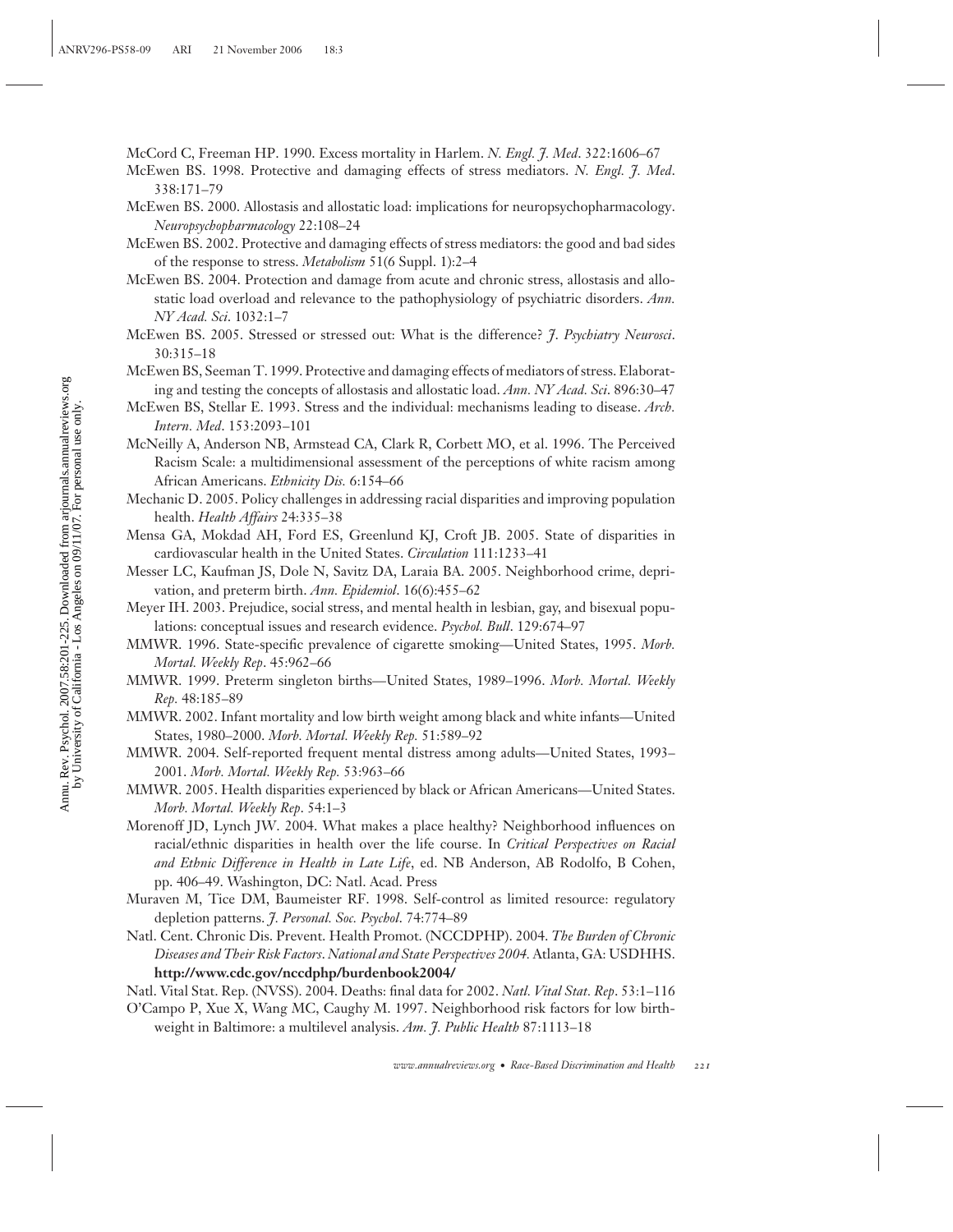Ochsner KN, Gross JJ. 2005. The cognitive control of emotion. *Trends Cogn. Sci*. 9:242–49

Oliver ML, Shapiro TM. 1995. *Black Wealth/White Wealth: A New Perspective on Racial Inequality*. New York: Routledge

- Olsson A, Ebert JP, Banaji MR, Phelps EA. 2005. The role of social groups in the persistence of learned fear. *Science* 5735:785–87
- Ownsworth TL, McFarland K, Young RM. 2002. The investigation of factors underlying deficits in self-awareness and self-regulation. *Brain Injury* 16:291–309
- Pallotto EK, Collins JWJ, David RJ. 2000. Enigma of maternal race and infant birth weight: a population-based study of US-born black and Caribbean-born black women. *Am. J. Epidemiol*. 151:1080–85
- Panksepp J, Gordon N. 2003. The instinctual basis of human affect: affective imaging of laughter and crying. *Conscious. Emot*. 4:197–205
- Pearlin LI, Lieberman MA, Menaghan EG, Mullan JT. 1981. The stress process. *J. Health Soc. Behav*. 22:337–56
- Peterson ED, Krivo LJ. 1999. Racial segregation, the concentration of disadvantage, and black and white homicide victimization. *Soc. Forum* 14:465–93
- Phelps EA. 2006. Emotion and cognition: insights from studies of the human amygdala. *Annu. Rev. Psychol*. 57:27–53
- Phelps EA, Cannistraci CJ, Cunningham WA. 2003. Intact performance on an indirect measure of race bias following amygdala damage. *Neuropsychologia* 41:203–8
- Phelps EA, Delgado MR, Nearing KI, LeDoux JE. 2004. Extinction learning in humans: role of the amygdala and vmPFC. *Neuron* 43:897–905
- Phelps EA, O'Connor KJ, Cunningham WA, Funayama ES, Gatenby JC, et al. 2000. Performance on indirect measures of race evaluation predicts amygdala activation. *J. Cogn. Neurosci.* 12:729–38
- Pickett KE, Pearl M. 2001. Multilevel analyses of neighborhood socioeconomic context and health outcomes: a critical review. *J. Epidemiol. Commun. Health* 55:111–22
- Pike IL. 2005. Maternal stress and fetal responses: evolutionary perspectives on preterm delivery. *Am. J. Hum. Biol*. 17:55–65
- Posner MI, Rothbart MK. 1998. Attention, self-regulation and consciousness. *Philos. Trans. R. Soc. Lond. Ser. B Biol. Sci*. 353:1915–27
- Repetti RL, Taylor SE, Seeman TE. 2002. Risky families: family social environments and the mental and physical health of offspring. *Psychol. Bull*. 128:330–66
- Rich-Edwards JW, Krieger N, Majzoub J, Zierler S, Lieberman E, Gillman M. 2001. Maternal experiences of racism and violence as predictors of preterm birth: rationale and study design. *Paediatr. Perinat. Epidemiol.* 15(Suppl. 2):124–35
- Rivo ML, Kofie V, Schwartz E, Levy ME, Tuckson RV. 1989. Comparisons of black and white smoking-attributable mortality, morbidity, and economic costs in the District of Columbia. *J. Natl. Med. Assoc*. 81:1125–30
- Roberts EM. 1997. Neighborhood social environments and the distribution of low birthweight in Chicago. *Am. J. Public Health* 87:597–603
- Roberts SA. 1999. Socioeconomic position and health: the independent contribution of community socioeconomic context. *Annu. Rev. Sociol*. 25:489–516
- Robles TF, Kiecolt-Glaser JK. 2003. The physiology of marriage: pathways to health. *Physiol. Behav*. 79:409–16
- Ryff C, Singer B. 2000. Interpersonal flourishing: a positive health agenda for the new millennium. *Personal. Soc. Psychol. Rev*. 4:30–44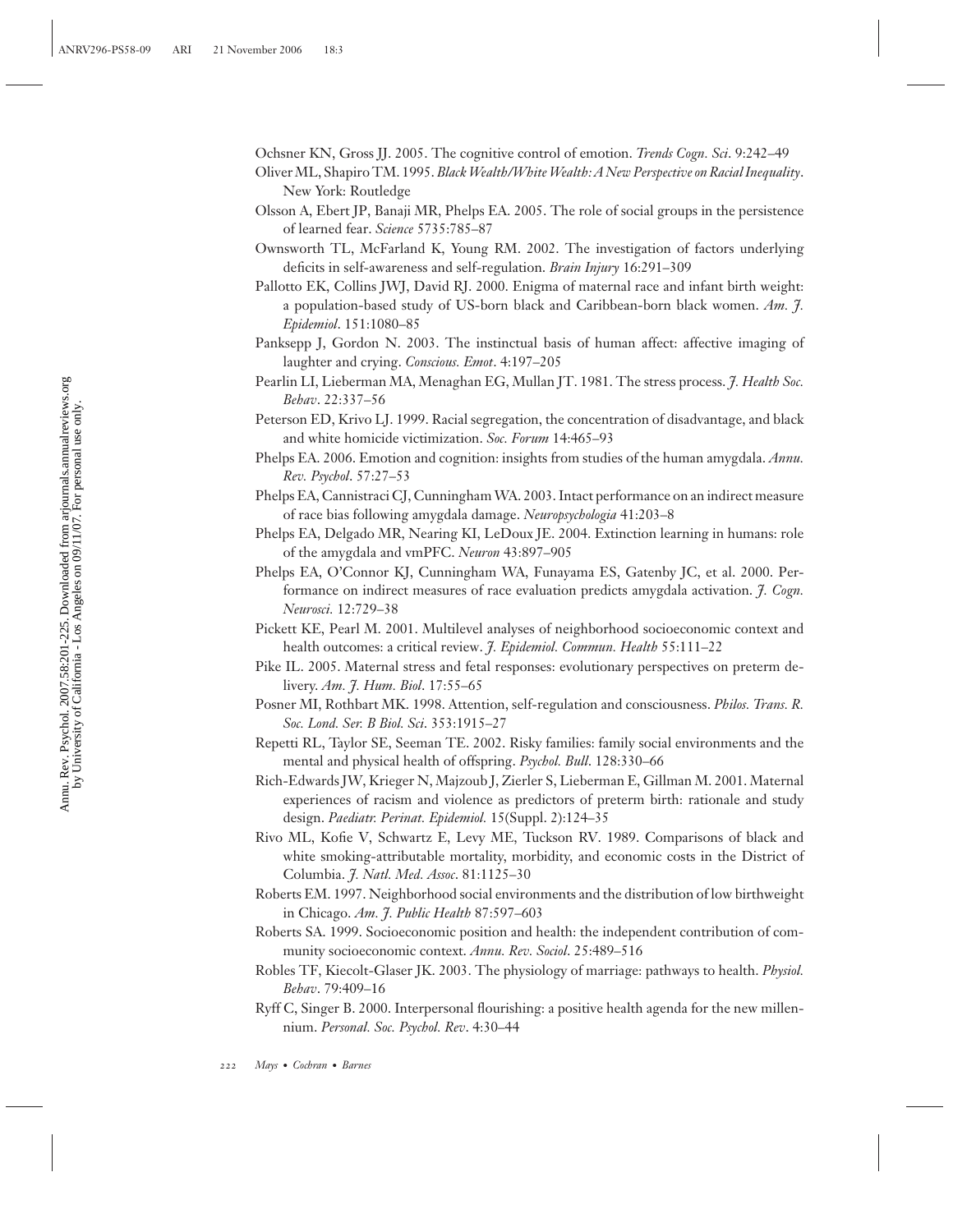- Ryff C, Singer B. 2001. From social structure to biology: integrative science in pursuit of human health and well-being. In *Handbook of Positive Psychology*, ed. CR Snyder, SJ Lopez, pp. 541–55. New York: Oxford Univ. Press
- Schillinger M, Exner M, Mlekusch W, Sabeti S, Amighi J, et al. 2005. Inflammation and Carotid Artery Risk for Atherosclerosis Study (ICARAS). *Circulation* 111:2203–9
- Schoendorf KC, Hogue CJ, Kleinman JC, Rowley D. 1992. Mortality among infants of black as compared with white college-educated parents. *N. Engl. J. Med*. 326:1522– 26
- Schulz A, Williams D, Israel B, Becker A, Parker E, et al. 2000. Unfair treatment, neighborhood effects, and mental health in the Detroit metropolitan area. *J. Health Soc. Behav.* 41:314– 32
- Sears DO. 1988. Symbolic racism. In *Eliminating Racism: Profiles in Controversy, Perspectives in Social Psychology*, ed. PA Katz, DA Taylor, pp. 53–84. New York: Plenum
- Sears DO, Henry JP. 2003. The origins of symbolic racism. *J. Personal. Soc. Psychol*. 85:259– 75
- Sears DO, Henry JP. 2005. Over thirty years later: a contemporary look at symbolic racism. In *Advances in Experimental Social Psychology*, ed. MP Zanna, pp. 95–150. San Diego, CA: Academic
- Seeman TE, Berkman LF, Gulanski BI, Robbins RJ, Greenspan SL, et al. 1995. Self-esteem and neuroendocrine response to challenge: MacArthur studies of successful aging. *J. Psychosom. Res.* 39:69–84
- Seeman TE, Berkman LF, Kohout F, LaCroix A, Glynn R, Blazer D. 1993. Intercommunity variations in the association between social ties and mortality in the elderly: a comparative analysis of three communities. *Ann. Epidemiol*. 3:325–35
- Seeman TE, McEwen BS. 1996. Impact of social environment characteristics on neuroendocrine regulation. *Psychosom. Med*. 58:459–71
- Sen A. 1993. The economics of life and death. *Sci. Am*. 268:40–47
- Smedley BD, Smith AY, Nelson AR. 2003. *Unequal Treatment: Confronting Racial and Ethnic Disparities in Health Care*. Washington, DC: Natl. Acad. Press
- Smith GD, Neaton JD, Wentworth D, Stamler R, Stamler J. 1998. Mortality differences between black and white men in the USA: contribution of income and other risk factors among men screened for the MRFIT. *Lancet* 51:934–39
- Subramanian SV, Chen JT, Rehkopf DH, Waterman PD, Krieger N. 2005. Racial disparities in context: a multilevel analysis of neighborhood variations in poverty and excess mortality among black populations in Massachusetts. *Am. J. Public Health* 95:260–65
- Taylor SE, Brown JD. 1994. Positive illusions and well-being revisited: separating fact from fiction. *Psychol. Bull*. 116:21–27
- Taylor SE, Repetti RL, Seeman T. 1997. Health psychology: What is an unhealthy environment and how does it get under the skin? *Annu*. *Rev. Psychol*. 48:411–47
- Tezanos JF. 2001. La Sociedad divida. Estructuras de clases y desigualdades en las sociedades tecnologicas. Madrid: Biblioteca Nueva
- Thayer JF, Friedman BH. 2004. A neurovisceral integration model of health disparities in aging. In *Critical Perspectives on Racial and Ethnic Differences in Health in Late Life*, ed. NB Anderson, RA Bulatao, B Cohen, pp. 567–603. Washington, DC: Natl. Acad. Press
- Thoits PA. 1983. Dimensions of life events that influence psychological distress: an evaluation and synthesis of the literature. In *Psychosocial Research: Trends in Theory and Research*, ed. HB Kaplan, pp. 33–103. New York: Academic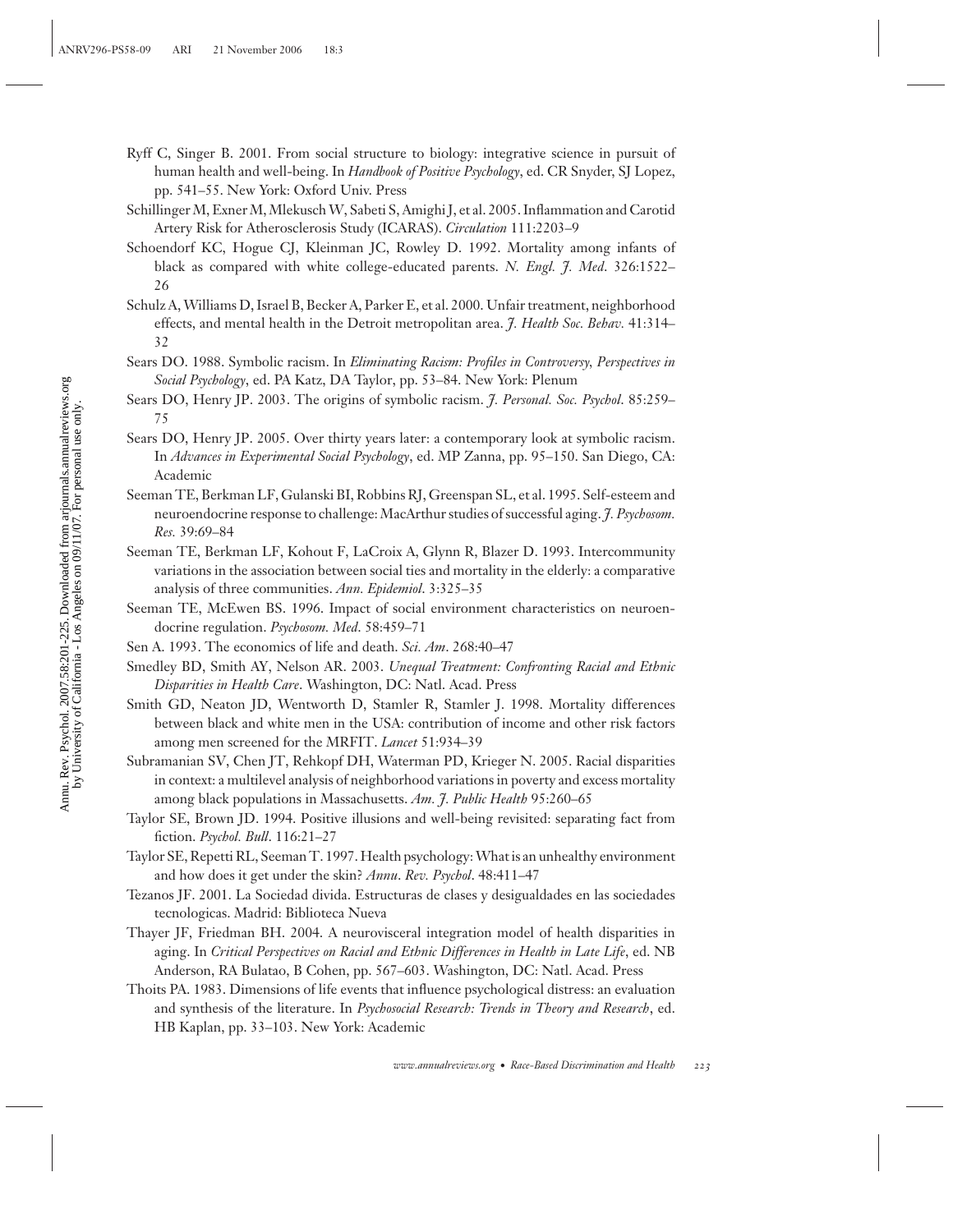- Troxel WM, Matthews KA, Bromberger JT, Sutton-Tyrrell K. 2003. Chronic stress burden, discrimination, and subclinical carotid artery disease in African American and Caucasian women. *Health Psychol*. 22:300–9
- Underwood MK, Scott BL, Galperin MB, Bjornstad GJ, Sexton AM. 2004. An observational study of social exclusion under varied conditions: gender and developmental differences. *Child Dev*. 75:1538–55
- Ursu S, Stenger VA, Shear MK, Jones MR, Carter CS. 2003. Overactive action monitoring in obsessive-compulsive disorder: evidence from functional magnetic resonance imaging. *Psychol. Sci*. 14:347–53
- US Dep. Health Human Serv. 1990. *Healthy People 2000: National Health Promotion and Disease Prevention*. Washington, DC: USDHHS
- US Dep. Health Human Serv. 1998. *Tobacco Use Among U.S*. *Racial/Ethnic Minority Groups— African Americans, American Indians and Alaska Natives, Asian Americans and Pacific Islanders, and Hispanics*: *a Report of the Surgeon General*. Atlanta, GA: USDHHS
- US Dep. Health Human Serv. 1999. *Mental Health: Culture, Race and Ethnicity*. *A Supplement to Mental Health*: *A Report of the Surgeon General*. Washington, DC: U.S. Public Health Serv.
- US Dep. Health Human Serv. 2000. *Healthy People 2010: Understanding and Improving Health*. Washington, DC: USDHHS. 2nd ed.
- US Dep. Health Human Serv. 2005. *Health, United States, 2005, with Chartbook on Trends in the Health of Americans*. Hyattsville, MD: US GPO
- US Dep. Health Human Serv. 2005. *National Health Care Disparities Report*. Rockville, MD: Agency Healthc. Res. Qual. **http://www.qualitytools.ahrq.gov/disparitiesreport/**
- Walker B, Mays VM, Warren R. 2004. The changing landscape for the elimination of racial/ethnic health status disparities. *J. Health Care Poor Underserved* 15:506–21
- Weissman DH, Giesbrecht B, Song AW, Mangun GR, Woldorff MG. 2003. Conflict monitoring in the human anterior cingulate cortex during selective attention to global and local object features. *Neuroimage* 19:1361–68
- Wheeler ME, Fiske ST. 2005. Controlling racial prejudice: social-cognitive goals affect amygdala and stereotype activation. *Psychol. Sci*. 16:56–63
- Williams DR. 1995. African American mental health: persisting questions and paradoxal findings. *Afr. Am. Res. Perspect*. 2:2–6
- Williams DR, Harris-Reid M. 1999. Race and mental health: emerging patterns and promising approaches. In *A Handbook for the Study of Mental Health: Social Contexts, Theories, and Systems*, ed. AV Horwitz, TL Schneid, pp. 295–314. New York: Cambridge Univ. Press
- Williams DR, Jackson PB. 2005. Social sources of racial disparities in health. *Health Affairs* 24:325–34
- Williams DR, Neighbors HW, Jackson JS. 2003. Racial/ethnic discrimination and health: findings from community studies. *Am. J. Public Health* 93(2):200–8
- Williams DR, Yu Y, Jackson JS, Anderson NB. 1997. Racial differences in physical and mental health: socioeconomic status, stress, and discrimination. *J. Health Psychol*. 2:335–51
- Williams KD, Cheung CK, Choi W. 2000. Cyberostracism: effects of being ignored over the Internet. *J. Personal. Soc. Psychol*. 79:748–62
- Williams KD, Sommer KL. 1997. Social ostracism by coworkers: Does rejection lead to loafing or compensation? *Personal*. *Soc. Psychol. Bull*. 23:693–706
- Wilson WJ. 1987. *The Truly Disadvantaged: The Inner City, the Underclass, and Public Policy*. Chicago: Univ. Chicago Press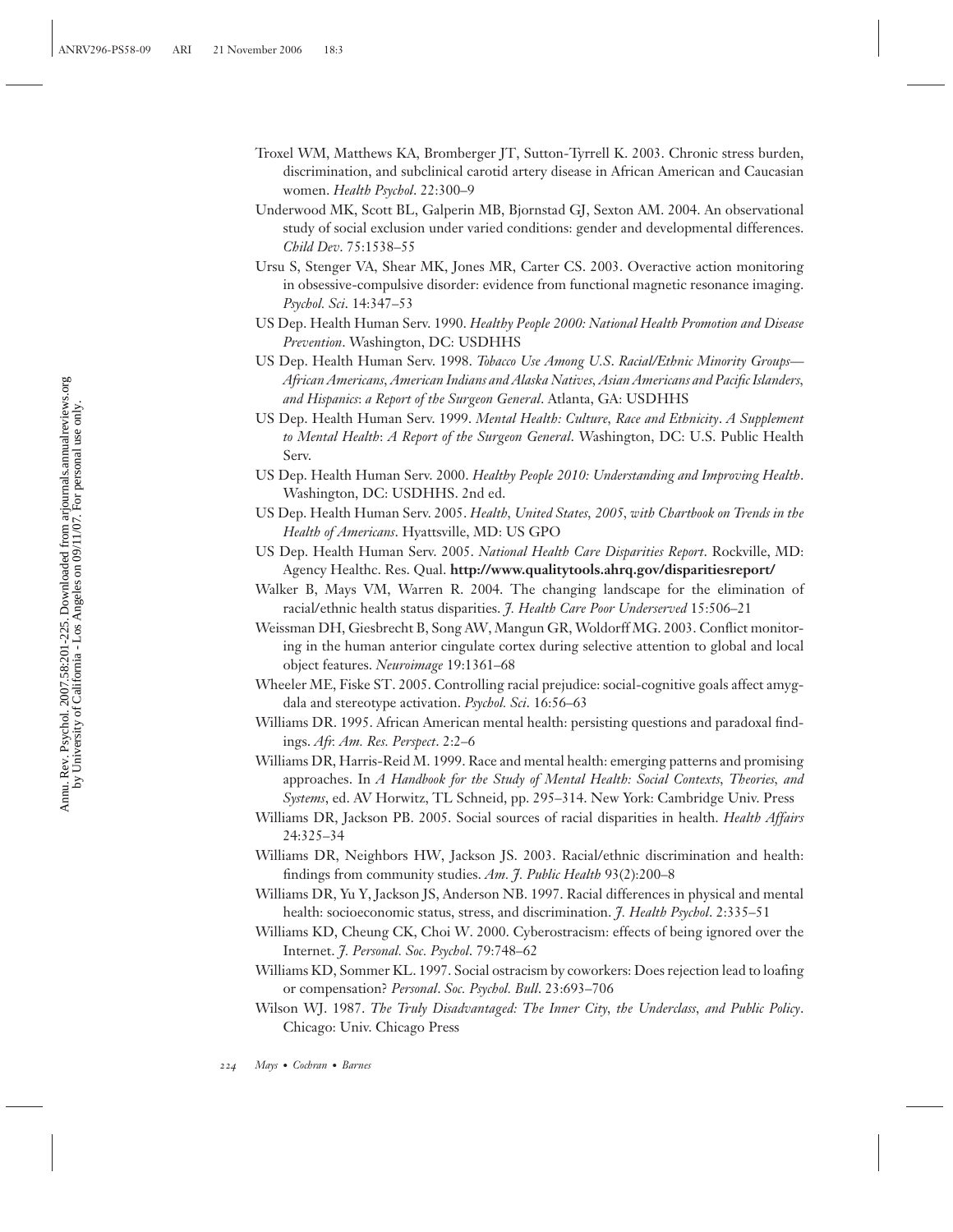- Winters EW, McCabe PM, Green EJ, Schneiderman N. 2000. Stress responses, coping, and cardiovascular neurobiology: central nervous system circuitry underlying learned and unlearned affective responses to stressful stimuli. In *Stress, Coping, and Cardiovascular Disease*. ed. PM McCabe, N Schneiderman, T Field, AR Wellens, pp. 1–49. Hillsdale, NJ: Erlbaum
- Ylvisaker M, Feeney T. 2002. Executive functions, self-regulation, and learned optimism in pediatric rehabilitation: a review and implications for intervention. *Pediatr. Rehab*. 5:51– 70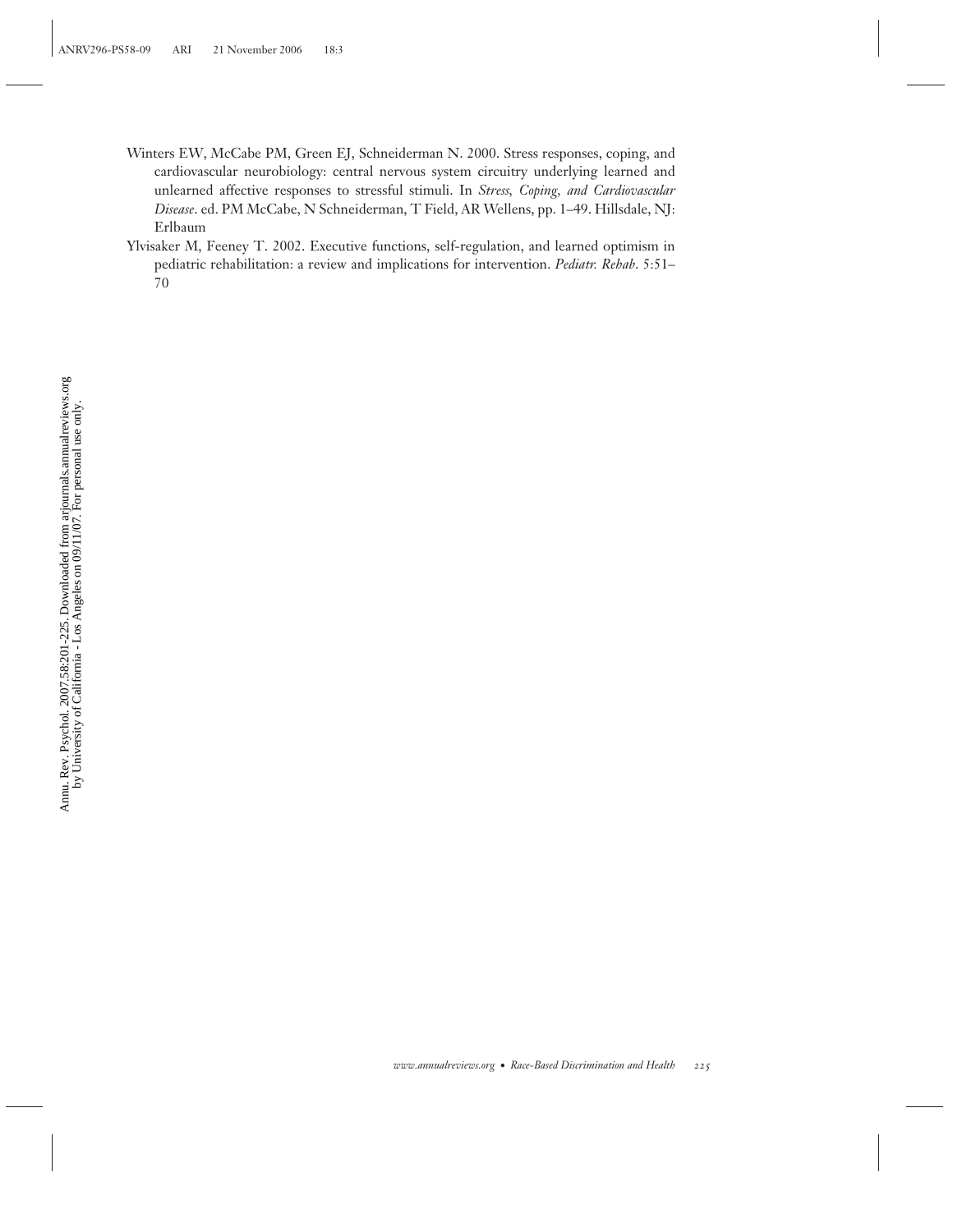Annu. Rev. Psychol. 2007.58:201-225. Downloaded from arjournals.annualreviews.org<br>by University of California - Los Angeles on 09/11/07. For personal use only. Annu. Rev. Psychol. 2007.58:201-225. Downloaded from arjournals.annualreviews.org by University of California - Los Angeles on 09/11/07. For personal use only.

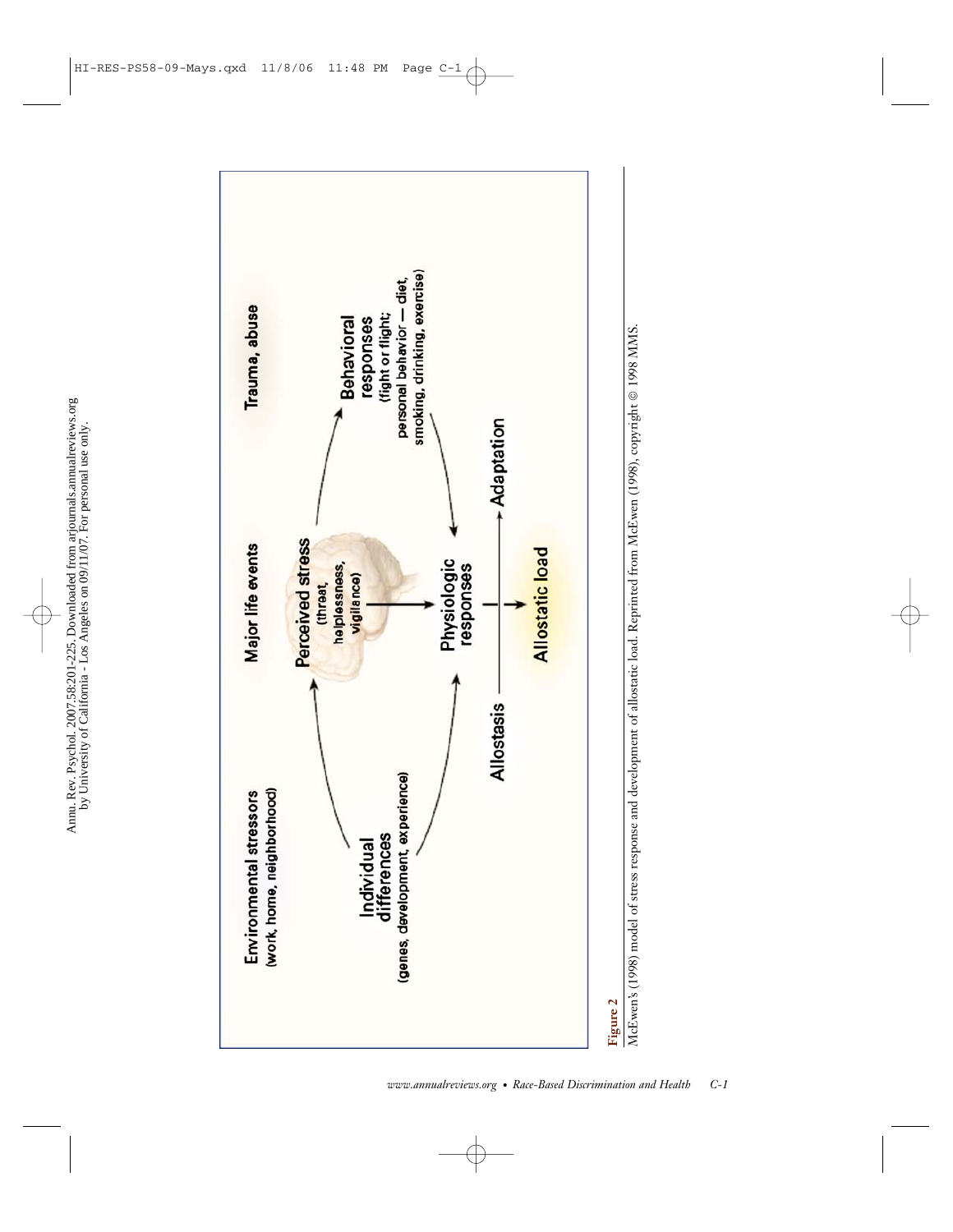

**Annual Review of Psychology**

Volume 58, 2007

## **Contents**

## **Prefatory**

| Research on Attention Networks as a Model for the Integration of |  |
|------------------------------------------------------------------|--|
| <b>Psychological Science</b>                                     |  |
|                                                                  |  |

## **Cognitive Neuroscience**

| The Representation of Object Concepts in the Brain |  |
|----------------------------------------------------|--|
|                                                    |  |

## **Depth, Space, and Motion**

| Perception of Human Motion |  |
|----------------------------|--|
|                            |  |

## **Form Perception (Scene Perception) or Object Recognition**

| Visual Object Recognition: Do We Know More Now Than We Did 20 |  |
|---------------------------------------------------------------|--|
| Years Ago?                                                    |  |
|                                                               |  |

## **Animal Cognition**

| Causal Cognition in Human and Nonhuman Animals: A Comparative, |  |
|----------------------------------------------------------------|--|
| Critical Review                                                |  |
|                                                                |  |

## **Emotional, Social, and Personality Development**

| The Development of Coping |  |
|---------------------------|--|
|                           |  |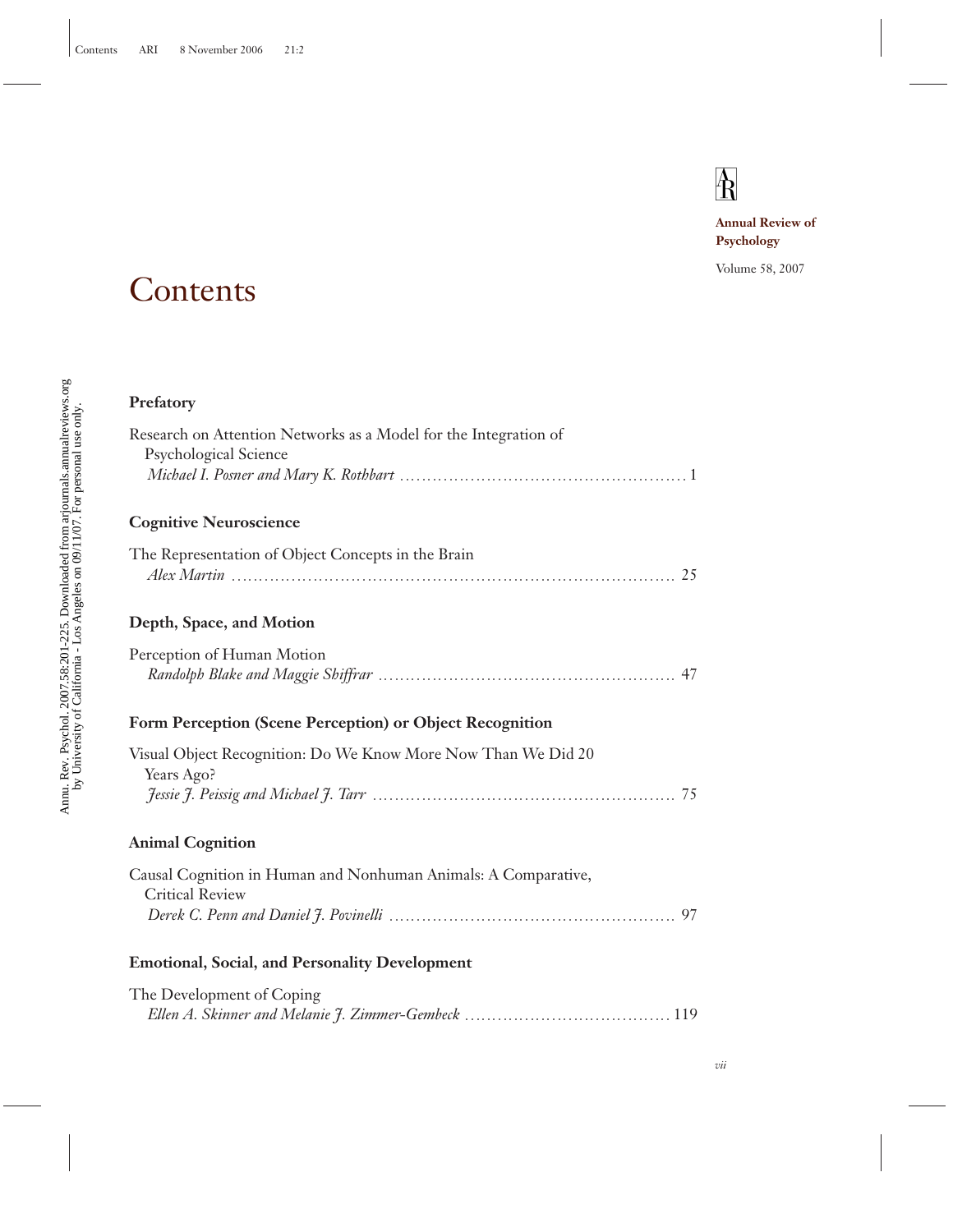## **Biological and Genetic Processes in Development**

| The Neurobiology of Stress and Development                                                                |
|-----------------------------------------------------------------------------------------------------------|
| <b>Development in Societal Context</b>                                                                    |
| An Interactionist Perspective on the Socioeconomic Context of<br>Human Development                        |
| <b>Culture and Mental Health</b>                                                                          |
| Race, Race-Based Discrimination, and Health Outcomes Among<br>African Americans                           |
| <b>Personality Disorders</b>                                                                              |
| Assessment and Diagnosis of Personality Disorder: Perennial Issues<br>and an Emerging Reconceptualization |
| Social Psychology of Attention, Control, and Automaticity                                                 |
| Social Cognitive Neuroscience: A Review of Core Processes                                                 |
| <b>Inference, Person Perception, Attribution</b>                                                          |
| Partitioning the Domain of Social Inference: Dual Mode and Systems<br>Models and Their Alternatives       |
| Self and Identity                                                                                         |
| Motivational and Emotional Aspects of the Self                                                            |
| Social Development, Social Personality, Social Motivation,<br><b>Social Emotion</b>                       |
| Moral Emotions and Moral Behavior                                                                         |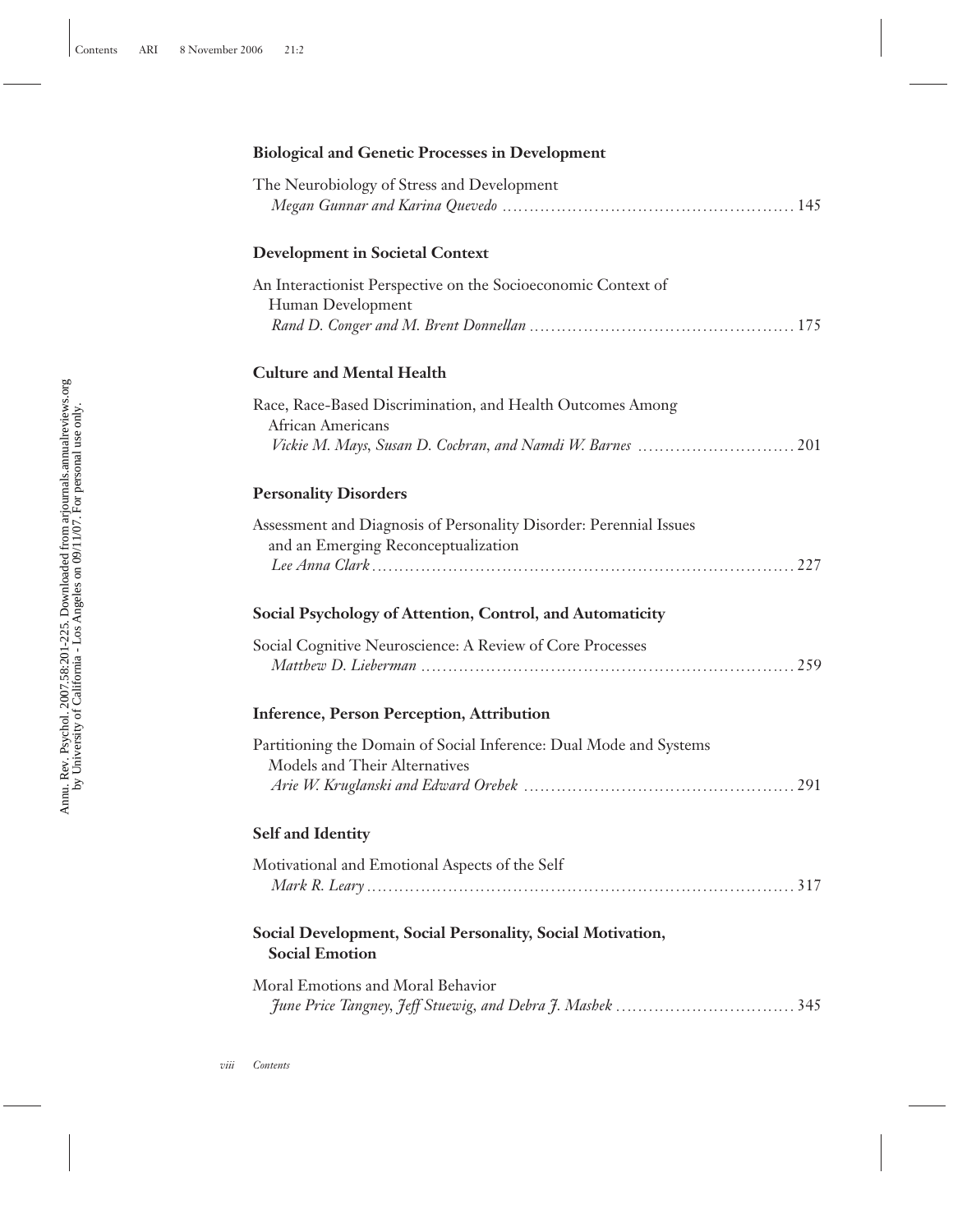| The Experience of Emotion<br>Lisa Feldman Barrett, Batja Mesquita, Kevin N. Ochsner, |
|--------------------------------------------------------------------------------------|
| <b>Attraction and Close Relationships</b>                                            |
| The Close Relationships of Lesbian and Gay Men                                       |
| <b>Small Groups</b>                                                                  |
| Ostracism                                                                            |
| <b>Personality Processes</b>                                                         |
| The Elaboration of Personal Construct Psychology                                     |
| <b>Cross-Country or Regional Comparisons</b>                                         |
| Cross-Cultural Organizational Behavior                                               |
| <b>Organizational Groups and Teams</b>                                               |
| <b>Work Group Diversity</b>                                                          |
| <b>Career Development and Counseling</b>                                             |
| Work and Vocational Psychology: Theory, Research,<br>and Applications                |
| <b>Adjustment to Chronic Diseases and Terminal Illness</b>                           |
| Health Psychology: Psychological Adjustment<br>to Chronic Disease                    |